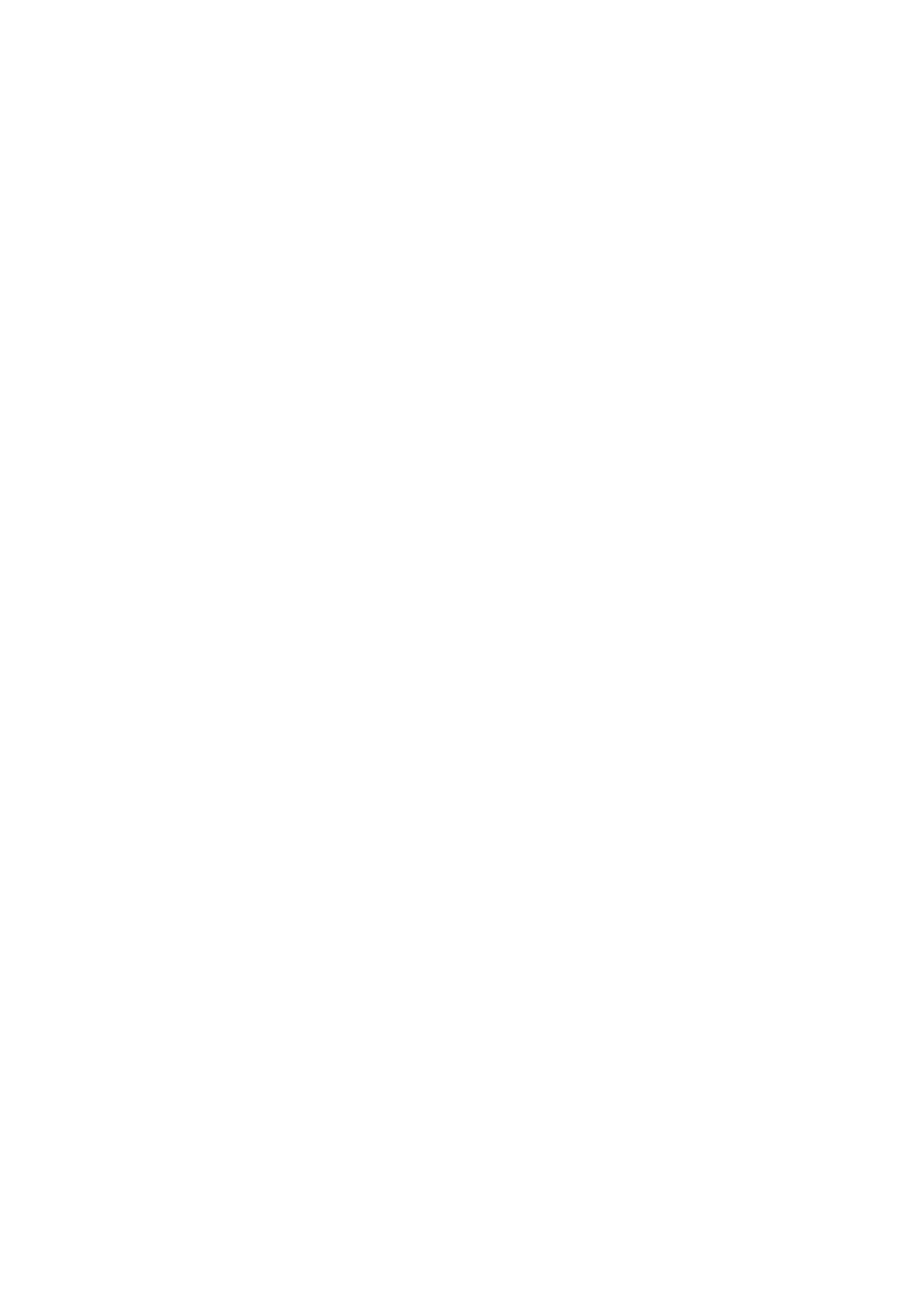**BUSINESS ACCOUNTABILITY** FOR BETTER **NUTRITION**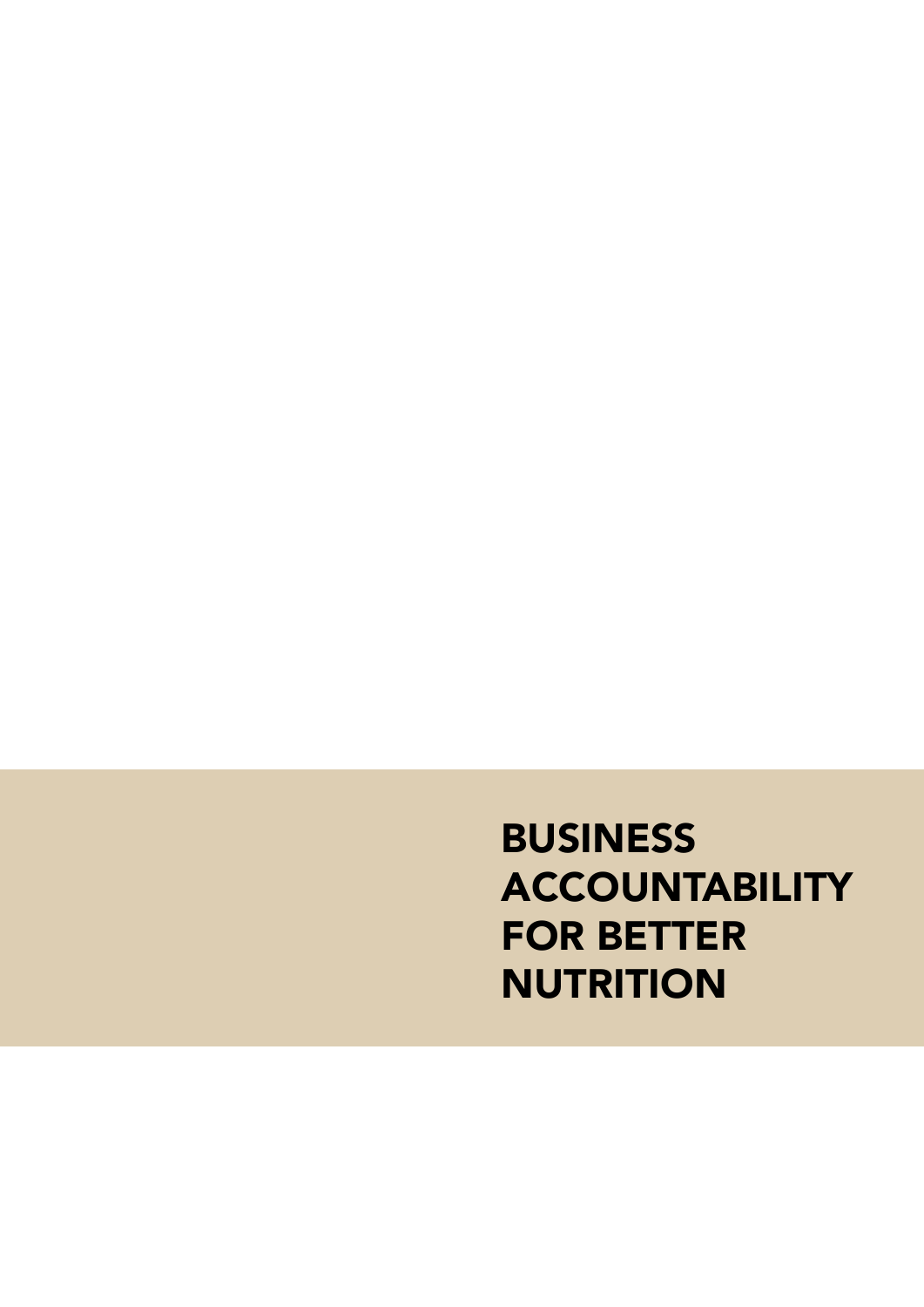## Table of Contents

| <b>Abbreviations</b>                                                      | 4  |
|---------------------------------------------------------------------------|----|
| <b>Executive Summary</b>                                                  | 5  |
| <b>Background</b>                                                         | 7  |
| <b>Methodology</b>                                                        | 8  |
| <b>Box 1: Definitions</b>                                                 | 8  |
| <b>Interviews</b>                                                         | 9  |
| Desk research                                                             | 10 |
| <b>Current Accountability Landscape</b>                                   | 12 |
| Main challenges and opportunities                                         | 12 |
| 2021, a year of opportunity for business accountability in nutrition      | 12 |
| The reporting burden                                                      | 12 |
| Food affordability, a contentious area for impact assessment              | 13 |
| Comprehensive business accountability, some gaps remaining                | 14 |
| Added value of accountability mechanisms for business impact on nutrition | 14 |
| Complementarity of the accountability landscape                           | 15 |
| Accessibility of information and methodology                              | 16 |
| <b>Aligning business reporting</b>                                        | 17 |
| <b>Product (Re)formulation</b>                                            | 17 |
| The Health Star Rating system (HSR)                                       | 17 |
| Design process and geographical scope                                     | 17 |
| Current use of HSR by companies and reporting burden                      | 17 |
| <b>Marketing to Children</b>                                              | 19 |
| The Children's Food and Beverage Advertising Initiative's Core Principles | 19 |
| The EU Pledge                                                             | 19 |
| Industry support                                                          | 19 |
| Credibility of reporting on marketing to children                         | 20 |
| <b>Food Labelling</b>                                                     | 21 |
| Codex Alimentarius Standards on Food Labelling                            | 21 |
| Consensus and opportunities                                               | 21 |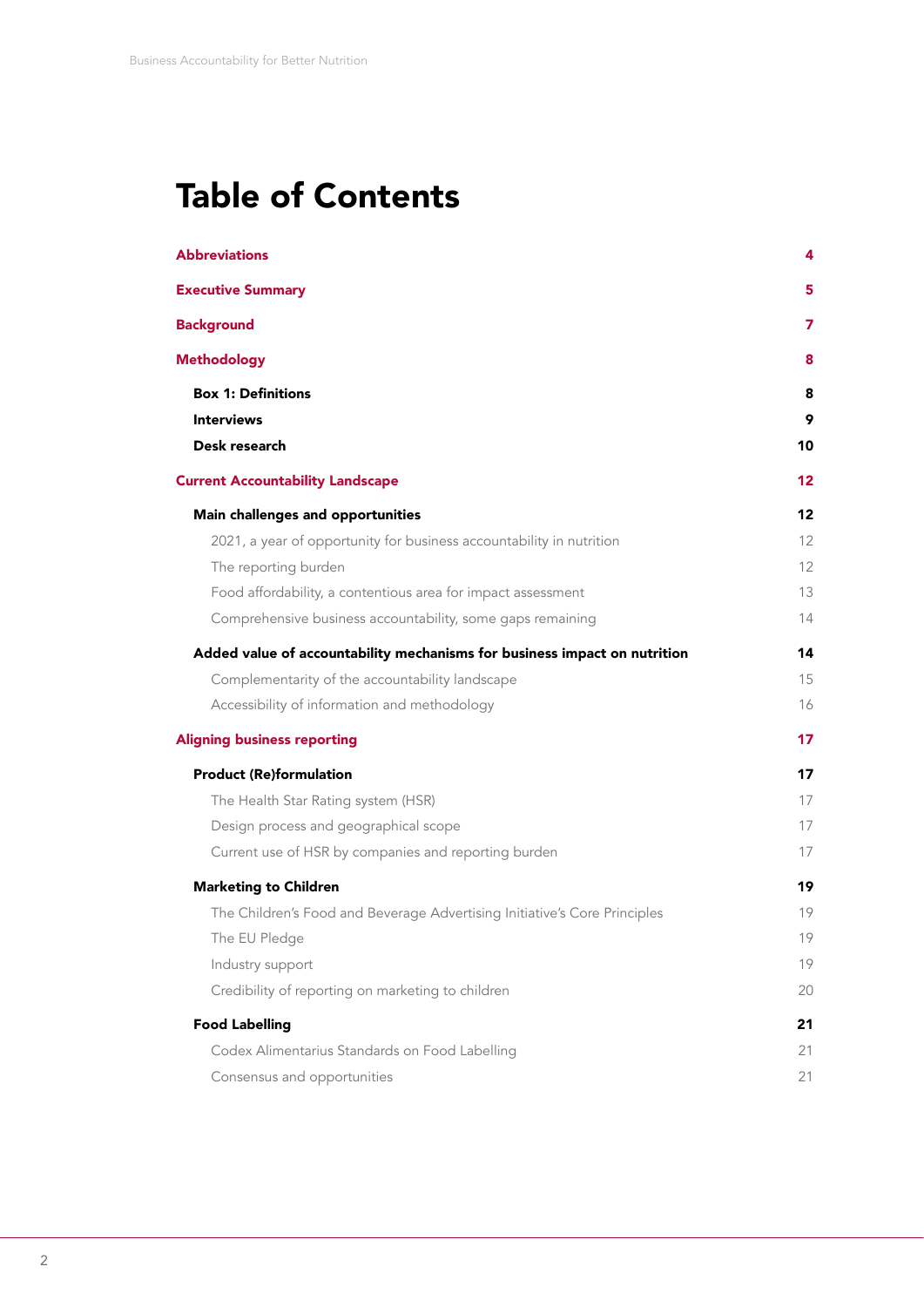| <b>Workforce nutrition</b>                                                                               | 22 |
|----------------------------------------------------------------------------------------------------------|----|
| Workforce Nutrition Alliance Scorecard                                                                   | 22 |
| Momentum                                                                                                 | 22 |
| Scope                                                                                                    | 23 |
| Visibility                                                                                               | 23 |
| <b>Food Safety</b>                                                                                       | 24 |
| Global Food Safety Initiative (GFSI)                                                                     | 24 |
| <b>Food Loss and Waste</b>                                                                               | 25 |
| Food Loss and Waste Accounting and Reporting Standard (FLW Standard)                                     | 25 |
| Champions 12.3                                                                                           | 25 |
| A trending topic                                                                                         | 25 |
| <b>Conclusion and next steps</b>                                                                         | 27 |
| <b>Next Steps</b>                                                                                        | 27 |
| Make business reporting on nutrition a priority                                                          | 27 |
| Aligning reporting beyond nutrition                                                                      | 28 |
| Assessing the entire food value chain                                                                    | 28 |
| Organise multi-stakeholder consultations for missing impact areas                                        | 28 |
| Increase collaboration among accountability mechanisms                                                   | 28 |
| Annexes                                                                                                  | 29 |
| Annex 1 - Key survey results from GAIN August 2020 report<br>on Aligning Business Reporting in Nutrition | 29 |
| Annex 2 - Feedback from companies' interviews conducted<br>by GAIN/Carnstone Ltd in 2018                 | 34 |
|                                                                                                          |    |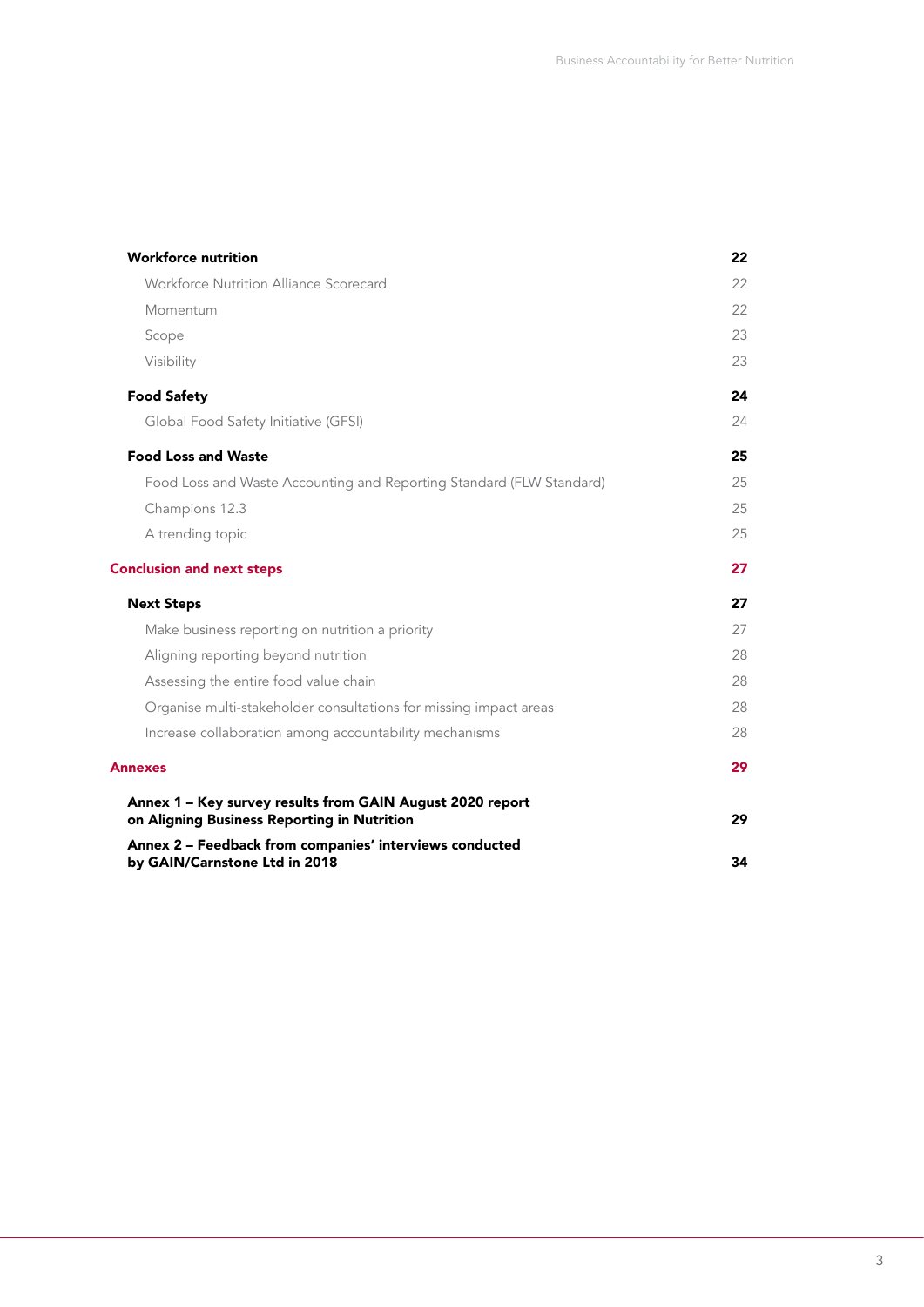# Abbreviations

| ATSI                    | Access to Seeds Index                                                                                             |
|-------------------------|-------------------------------------------------------------------------------------------------------------------|
| <b>ATNI</b>             | Access to Nutrition Index                                                                                         |
|                         | Access to Nutrition Initiative                                                                                    |
| <b>BBFAW</b>            | Business Benchmark on Farm Animal Welfare                                                                         |
| <b>BIA Obesity tool</b> | Business Impact Assessment on Obesity and Population-level Nutrition tool                                         |
| <b>BMS</b>              | <b>Breast-milk Substitutes</b>                                                                                    |
| <b>CFBAI</b>            | Children's Food and Beverage Advertising Initiative                                                               |
| CGF                     | Consumer Goods Forum                                                                                              |
| COH4B                   | Culture of Health for Business framework                                                                          |
| <b>DJSI</b>             | Dow Jones Sustainability Index                                                                                    |
| ESG                     | Environmental, Social and Governance                                                                              |
| FAO.                    | The Food and Agriculture Organization of the United Nations                                                       |
| <b>FAIRR</b>            | Farm Animal Investment Risk and Return                                                                            |
| FFI.                    | Fair Finance International                                                                                        |
| <b>FLW</b>              | Food Loss and Waste                                                                                               |
| FLW Standard            | Food Loss and Waste Accounting and Reporting Standard                                                             |
| <b>FOP</b>              | Front of Pack                                                                                                     |
| <b>GAIN</b>             | Global Alliance for Improved Nutrition                                                                            |
| GFSI                    | Global Food safety Initiative                                                                                     |
| <b>GNR</b>              | Global Nutrition Report                                                                                           |
| <b>GRI</b>              | Global Reporting Initiative                                                                                       |
| <b>HSR</b>              | Health Star Rating System                                                                                         |
| <b>IFBA</b>             | International Food and Beverage Alliance                                                                          |
| <b>INFORMAS</b>         | International Network for Food and Obesity / Non-communicable Diseases<br>Research, Monitoring and Action Support |
| <b>IIRC</b>             | International Integrated Reporting Council                                                                        |
| <b>MSCI</b>             | Morgan Stanley Capital International                                                                              |
| <b>NCD</b>              | Non-Communicable Disease                                                                                          |
| <b>NGO</b>              | Non-Governmental Organization                                                                                     |
| SASB                    | Sustainability Accounting Standards Board                                                                         |
| <b>SBN</b>              | <b>Scaling Up Nutrition Business Network</b>                                                                      |
| SDG                     | United Nations Sustainable Development Goals                                                                      |
| <b>SUN</b>              | <b>Scaling Up Nutrition</b>                                                                                       |
| SSI                     | Seafood Stewardship Index                                                                                         |
| <b>WBA</b>              | World Benchmarking Alliance                                                                                       |
| <b>WHO</b>              | World Health Organization                                                                                         |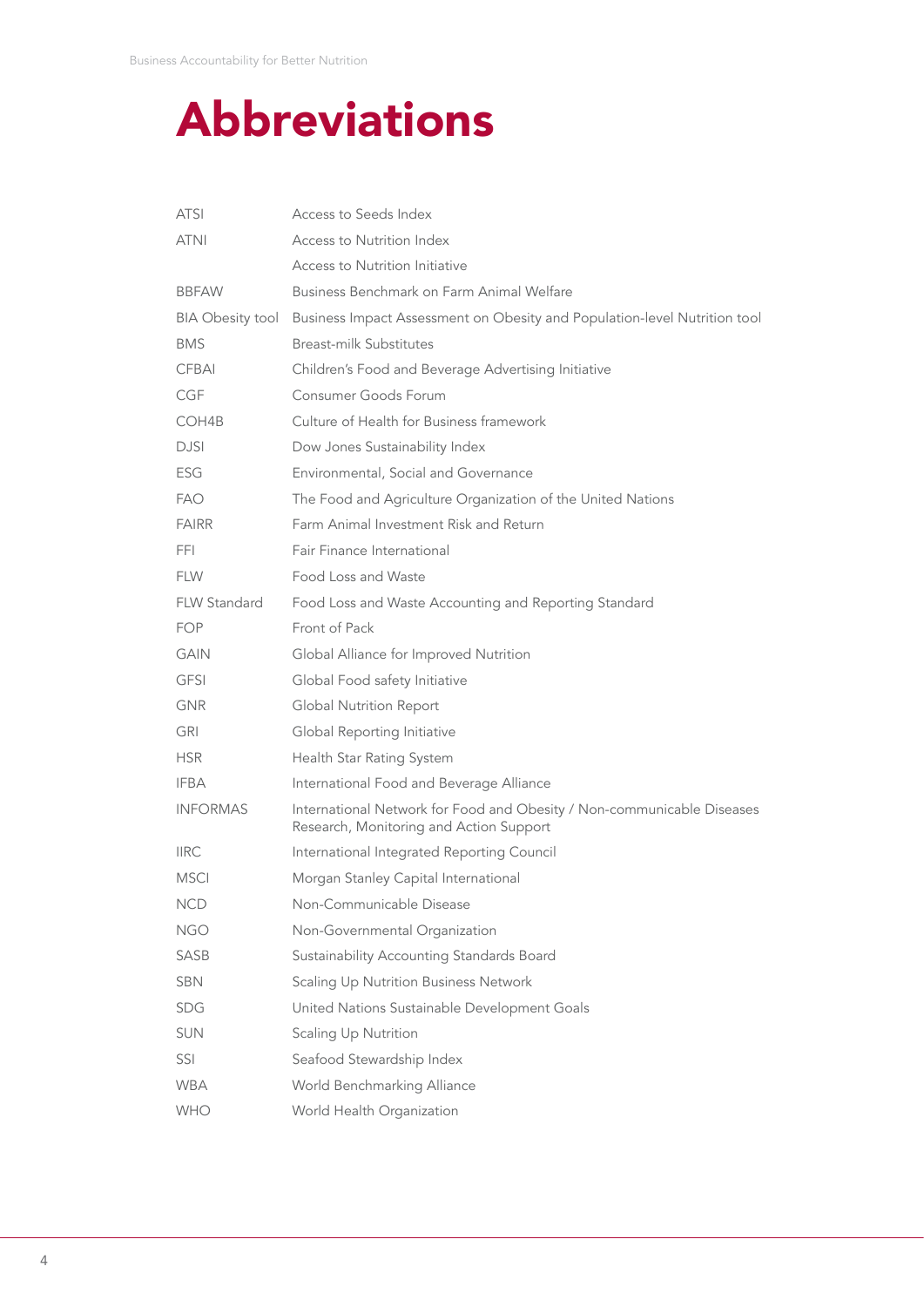## Executive Summary

With the Nutrition for Growth $^{\rm 1}$  and United Nations Food Systems $^{\rm 2}$  Summits scheduled in 2021, ambitious new multi-stakeholder commitments and actions are expected for better access to safe nutritious food. In 2019 the world was already off-track to achieve SDG2 - Zero Hunger and the impact of the Covid-19 pandemic is expected to exacerbate this gap requiring stronger financing and actions for nutrition. However, new commitments are difficult to identify without a better understanding of the current impact the actions of all stakeholder groups are having on nutrition. Acknowledging the critical role of private sector in nutrition - as the almost entire supplier of food worldwide – the Global Alliance for Improved Nutrition (GAIN) has reviewed the current landscape of business accountability in nutrition and launched a consultative process to identify practical solutions to improve this landscape - focusing on better alignment of business reporting in nutrition.

This report summarises the discussions and solutions identified around this topic between 2018 and 2020, including outcomes of the workshops co-organised with the Consumer Goods Forum (CGF)<sup>3</sup> and with the Scaling Up Nutrition Business Network (SBN)<sup>4</sup>. The report highlights the complementarity and synergies of the current business accountability landscape in nutrition. The main recommendations of the report are to align business reporting around a limited set of existing reporting tools to increase efficiency and transparency around business impact in nutrition as described below:

- Product (re)formulation: the Health Star Rating System to be complemented by qualitative information or regional recognised methodologies such as Nutri-Score.
- Marketing to children: the Core Principles of the Children's Food and Beverage Advertising Initiatives and the EU Pledge – while ensuring marketing reporting is not limited to the business activities in the EU and the US.
- **Food labelling: relevant Codex Alimentarius Standards on Labelling.**
- Employee health and wellbeing/Workforce Nutrition: the Workforce Nutrition Alliance Scorecard.
- **Food safety: the Global Food Safety Initiative benchmarking requirements.**
- Food loss and waste: the Food Loss and Waste Accounting and Reporting Standard to be complemented by specific, measurable, achievable, realistic, time specific global targets building on SDG 12.3 (halve food loss and waste between 2015 and 2030).

Additionally, the report points out suggestions for future improvements to address some of the remaining gaps regarding business accountability in nutrition:

- Companies' top management should make reporting on their nutrition impact a priority, looking at disclosing more information they collect for their internal reporting and using external reporting tools to increase the credibility of their reporting.
- Acknowledging the increasing expectations towards sustainable food systems, more collaboration between reporting on both nutrition and environmental impact of companies should be considered by accountability mechanisms.
- **Efficient accountability of businesses in nutrition requires to assess the impact of the entire food** value chain, retailers, small and medium enterprises, and business-to-business companies need to be further incentivised to report on their nutrition impact.

<sup>1</sup> Nutrition for Growth website, [https://nutritionforgrowth.org/](https://nutritionforgrowth.org) Retrieved 14 December 2020

<sup>2</sup> UN Food Systems Summit 2021 website <https://www.un.org/en/food-systems-summit>Retrieved 14 December 2020

<sup>3</sup> The Consumers Goods Forum is a CEO-led organisation that brings consumer goods retailers and manufacturers together globally. Consumer Goods Forum website, [https://www.theconsumergoodsforum.com/](https://www.theconsumergoodsforum.com) Retrieved 18 January 2021.

<sup>4</sup> SBN aims to increase the availability and affordability of safe, nutritious foods to consumers, especially low-income consumers through activities at global and national levels. The SBN is the private sector branch of the Scaling Up Nutrition Movement, a multi-stakeholder movement to address malnutrition worldwide. It is co-hosted by the Global Alliance for Improved Nutrition and the UN World Food Programme. SUN Business Network website, [https://sunbusinessnetwork.org/](https://sunbusinessnetwork.org) Retrieved 18 January 2021.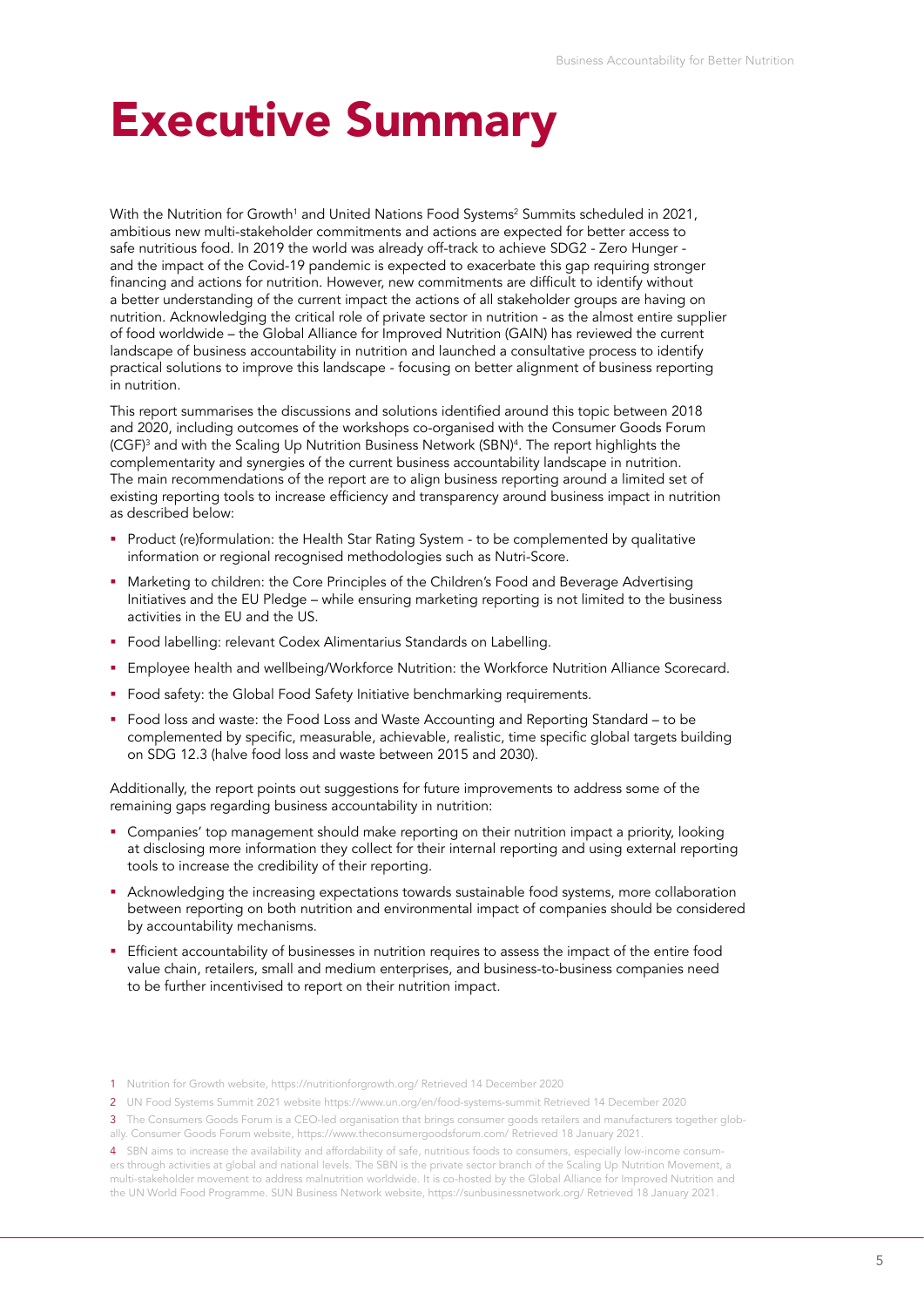- GAIN looked at a limited set of key areas relevant for overall business impact in nutrition and identified food affordability as an area where more research and consultations are needed to develop a global pragmatic indicator.
- Alignment of business reporting in nutrition can be supported by individual companies, but most of the businesses/business associations expect accountability mechanisms to drive alignment of business reporting in nutrition.

The Global Alliance for Improved Nutrition (GAIN) GAIN was launched in 2002, it mobilizes public-private partnerships and provides financial and technical support to deliver nutritious foods to people at risk of malnutrition. Working with partners, GAIN aims to support and advise governments, businesses, and development partners as they build and mobilize food and nutrition plans to advance nutrition outcomes. GAIN programmes enable better diets via largescale food fortification, multi-nutrient supplements, nutritious foods for mothers and children, and enhancement of the nutritional content of agriculture products. GAIN is delivering improved nutrition to an estimated 800 million people in more than 40 countries. Looking ahead, GAIN aims to improve the consumption of safe and nutritious foods for at least 1 billion people by 2022 and targets major improvements to food systems, resulting in more diverse and healthier diets for vulnerable people in countries where GAIN works.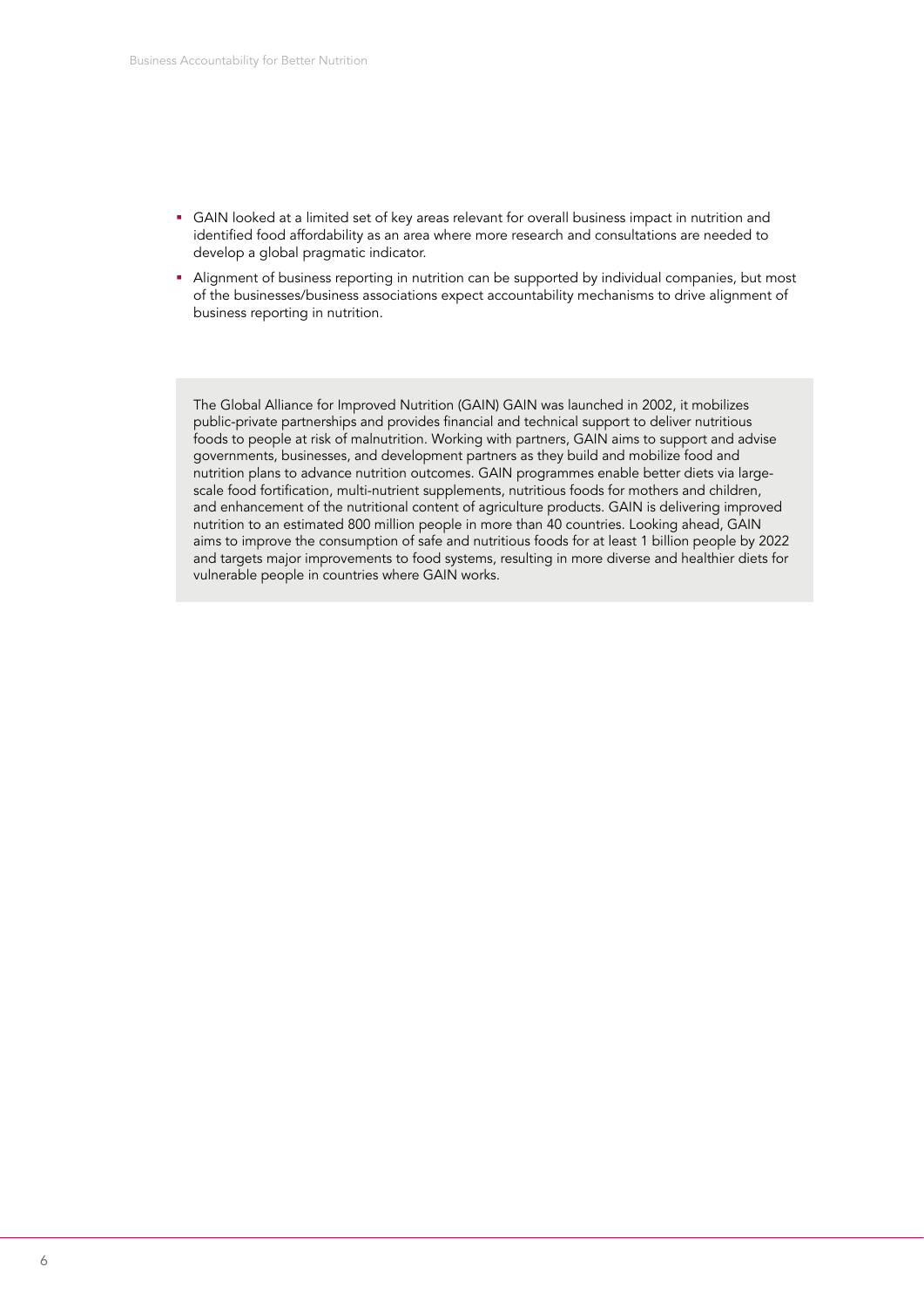# Background

In March 2019, the Global Alliance for Improved Nutrition (GAIN) published a review of the current landscape of business accountability in nutrition.<sup>5</sup> The report supported by Carnstone Partners Ltd is based on desk research and interviews with representatives of different mechanisms and with companies that commonly engage with these mechanisms. The report identified the following key findings:

- The space of business accountability in nutrition appears crowded and continues to attract new entrants.
- **There is some overlap in the nutrition related data collected by different accountability** mechanisms.
- The most scrutinized segments of the value chain are the manufacturers and processors.
- Current accountability mechanisms do not sufficiently address the impact of their findings on actual food consumption.
- Company feedback is to concentrate on assessing the outcomes of their action vs their adherence to processes.
- More analysis is needed on the credibility and value of independent mechanisms vs the ones funded by the private sector.

During and following this initial review, GAIN co-hosted with the Consumer Goods Forum (CGF) two meetings (November 2018 and February 2020) to discuss the challenges and opportunities of the current accountability landscape of business in nutrition and to identify practical solutions to increase its efficiency and potential impact. The workshops and interviews conducted throughout this project involved accountability mechanisms as well as private sector representatives. Overall, the respondents recognized the importance of holding business accountable for their impact on nutrition through an efficient and aligned accountability landscape.

This report summarizes the discussions and findings on increasing the efficiency of business accountability in nutrition by using a limited set of existing reporting tools on key nutrition related categories:

- **Product (re)formulation**
- **Marketing to children**
- **Food labelling**
- **Workforce nutrition**
- Food safety
- **Food loss and waste**

The objective being to better understand business impact by relying on external frameworks which combine some global credibility and interest from the private sector to be used for their reporting.

This report also reviews the complementary of current accountability mechanisms for business in nutrition.

5 A Review of Business Accountability Mechanisms in Nutrition, Global Alliance for Improved Nutrition, March 2019. [https://www.gainhealth.org/sites/default/files/publications/documents/review-of-business-accountability-mechanisms-in-nutri](https://www.gainhealth.org/sites/default/files/publications/documents/review-of-business-accountability-mechanisms-in-nutrition-report-2019.pdf)[tion-report-2019.pdf](https://www.gainhealth.org/sites/default/files/publications/documents/review-of-business-accountability-mechanisms-in-nutrition-report-2019.pdf) Retrieved 15 November 2020.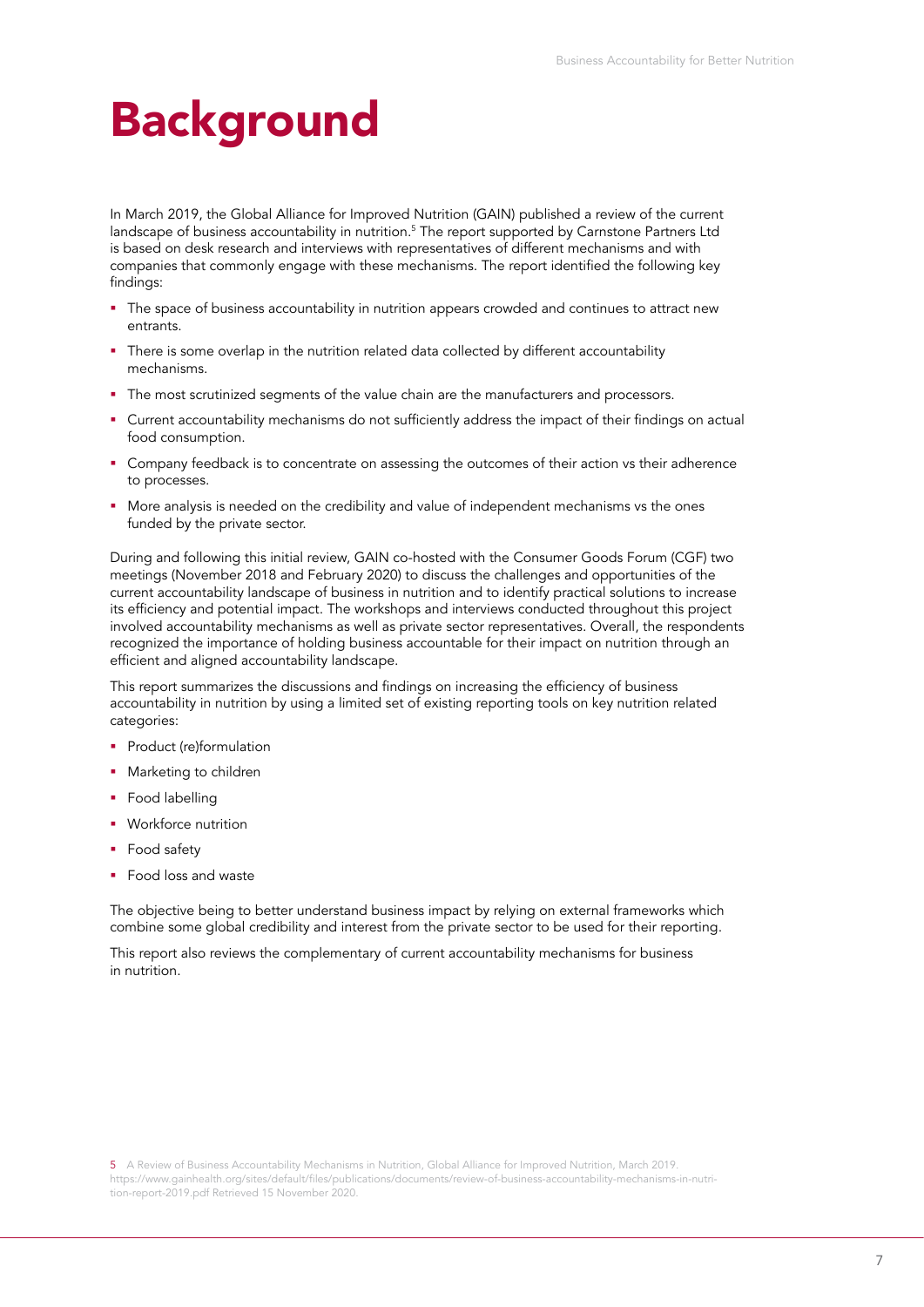## Methodology

For this report, we define an accountability mechanism as an initiative whose main objective is to assess the responsibility of a stakeholder group on a specific topic. This includes both initiatives that receive funding from the stakeholder group they assess and 'independent' initiatives that do not receive any funding from the group assessed. Acknowledging that there are various understandings of key accountability related vocabulary used in this report, we have clarified their definitions for this initiative (see box 1).

The report builds on the input from the GAIN-CGF-SBN workshops and previous GAIN reports published in 2019<sup>6</sup> and 2020<sup>7</sup>. To gather additional information, GAIN conducted interviews and desk research described in more details below.

## BOX 1: DEFINITIONS

**Accountability** (World Health Organisation definition<sup>8</sup>): a relationship between a duty holder and a person or organization to whom a duty is owed. It describes the capacity to demand that a person or organization give reasons to justify their behaviour and the capacity to impose a sanction if they fail to give reasons, or if their performance is poor. It involves three key elements:

- i) Delimitation of responsibility, defining over what, whom and how duty holders are responsible for their actions.
- ii) Answerability, the obligation for duty holders to inform about and explain their actions. Accountability as answerability aims at creating transparency. It relies on information dissemination and the establishment of adequate monitoring and oversight mechanisms.
- iii) Enforcement, or the capacity to subject power to the threat of sanctions or disciplinary actions. Legal and regulatory sanctions are at the core of enforcing accountability.

Accountability mechanisms: initiatives whose main objective is to assess the responsibility of a stakeholder group on a specific topic. This includes both initiatives that receive funding from the stakeholder group they assess and 'independent' initiatives that do not receive any funding from the group assessed.

Reporting tool: an index/benchmark or any other type of impact indicator used to report impact of a stakeholder group on a specific area.

**Existing reporting tool:** a reporting tool launched and used at least one time for one or several stakeholder group(s). It is used to assess impact of a stakeholder group.

Food loss and waste: food losses occur before consumption level regardless of the cause while food waste occurs at consumption level regardless of the cause.<sup>9</sup>

Relevance: the degree to which something is related or useful to what is happening or being talked about.

6 A Review of Business Accountability Mechanisms in Nutrition, Global Alliance for Improved Nutrition, March 2019. [https://www.gainhealth.org/sites/default/files/publications/documents/review-of-business-accountability-mechanisms-in-nutri](https://www.gainhealth.org/sites/default/files/publications/documents/review-of-business-accountability-mechanisms-in-nutrition-report-2019.pdf)[tion-report-2019.pdf](https://www.gainhealth.org/sites/default/files/publications/documents/review-of-business-accountability-mechanisms-in-nutrition-report-2019.pdf) Retrieved 15 November 2020.

7 Aligning Business Reporting in Nutrition, 2020 Survey Results, Global Alliance for Improved Nutrition, August 2020 [https://www.gainhealth.org/sites/default/files/publications/documents/aligning-business-reporting-in-nutrition-2020-survey-re](https://www.gainhealth.org/sites/default/files/publications/documents/aligning-business-reporting-in-nutrition-2020-survey-results.pdf)[sults.pdf](https://www.gainhealth.org/sites/default/files/publications/documents/aligning-business-reporting-in-nutrition-2020-survey-results.pdf) Retrieved 17 December 2020

8 WHO website, [https://www.who.int/health-laws/topics/governance-accountability/en/](https://www.who.int/health-laws/topics/governance-accountability/en). Retrieved 6 August 2020

9 Summary and recommendations of the high-level panel of experts (HLPE) report on food losses and waste in the context of sustainable food systems, Committee on World Food Security, October 2014, [http://www.fao.org/3/a-ml099e.pdf Retrieved 1](http://www.fao.org/3/a-ml099e.pdf)  [December 2020.](http://www.fao.org/3/a-ml099e.pdf)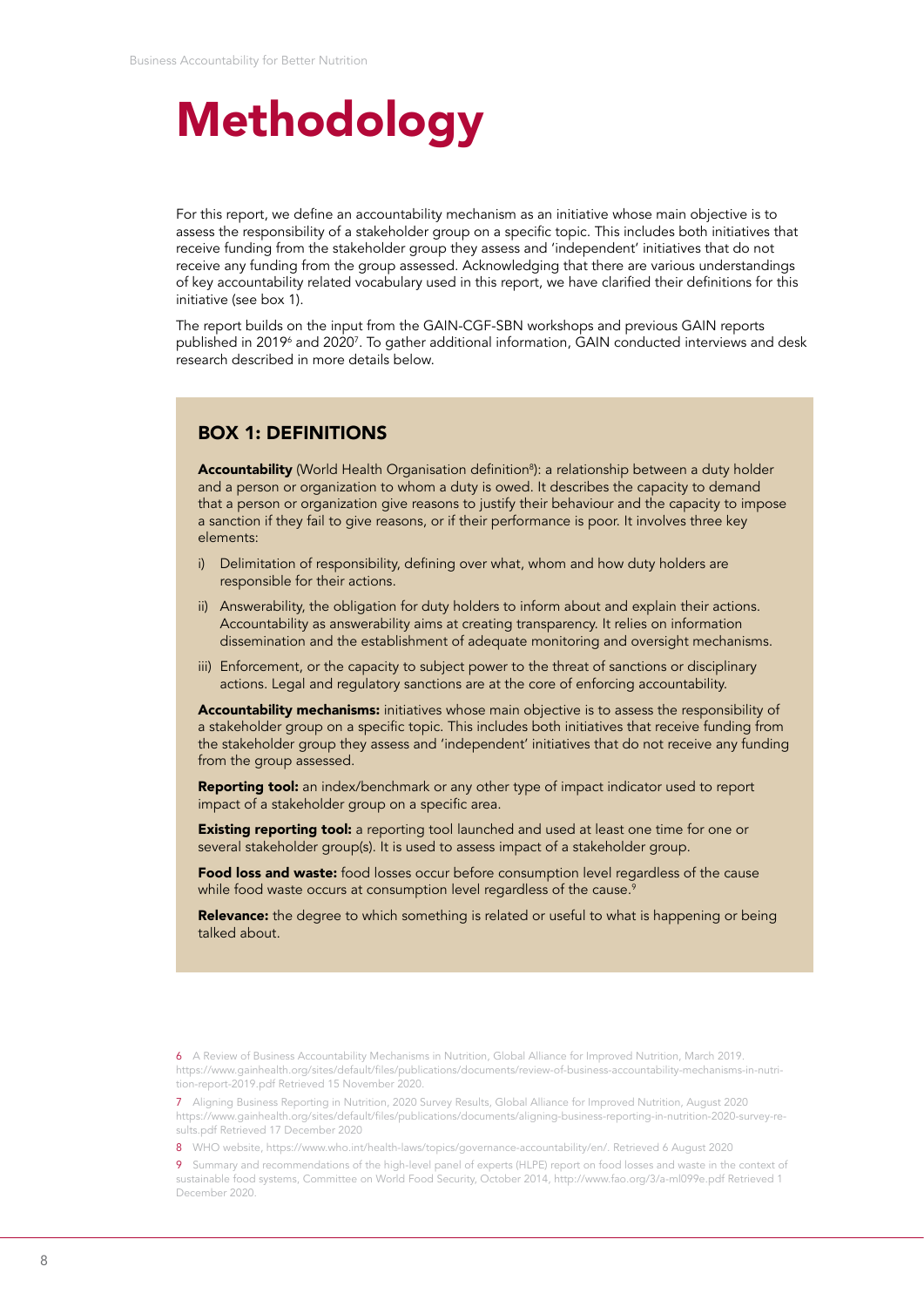## INTERVIEWS

GAIN invited feedback from companies by reaching out to business associations rather than to individual companies, companies' participation at the November 2018 and February 2020 workshops was managed by the co-organiser CGF. Members of the International Food and Beverage Alliance, Food Industry Asia, SUN Business Network, United States Council on Sustainable Development and World Business Council on Sustainable Development were invited to share their feedback either in a consolidated or individual manner.

The following stakeholders provided their feedback on the GAIN report 'Aligning Business Reporting in Nutrition, 2020 Survey Results" between September and November 2020:

- **Danone**
- **DSM**
- **Food Foundation**
- **Food Industry Asia**
- Global Reporting Initiative/ The Robert Wood Johnson Foundation
- Golden Agri-Resources
- **Google**
- **Indofood**
- **International Food and Beverage Alliance**
- **Kuwait Dairy Company**
- **Kellogg**
- **Nestle**
- S&P Global
- **Sainsbury's**
- **Savencia**
- Unilever
- United Nations Food and Agricultural Organisation
- United Nations Sustainable Development Solutions Network
- **World Benchmarking Alliance**
- **World Business Council on Sustainable Development**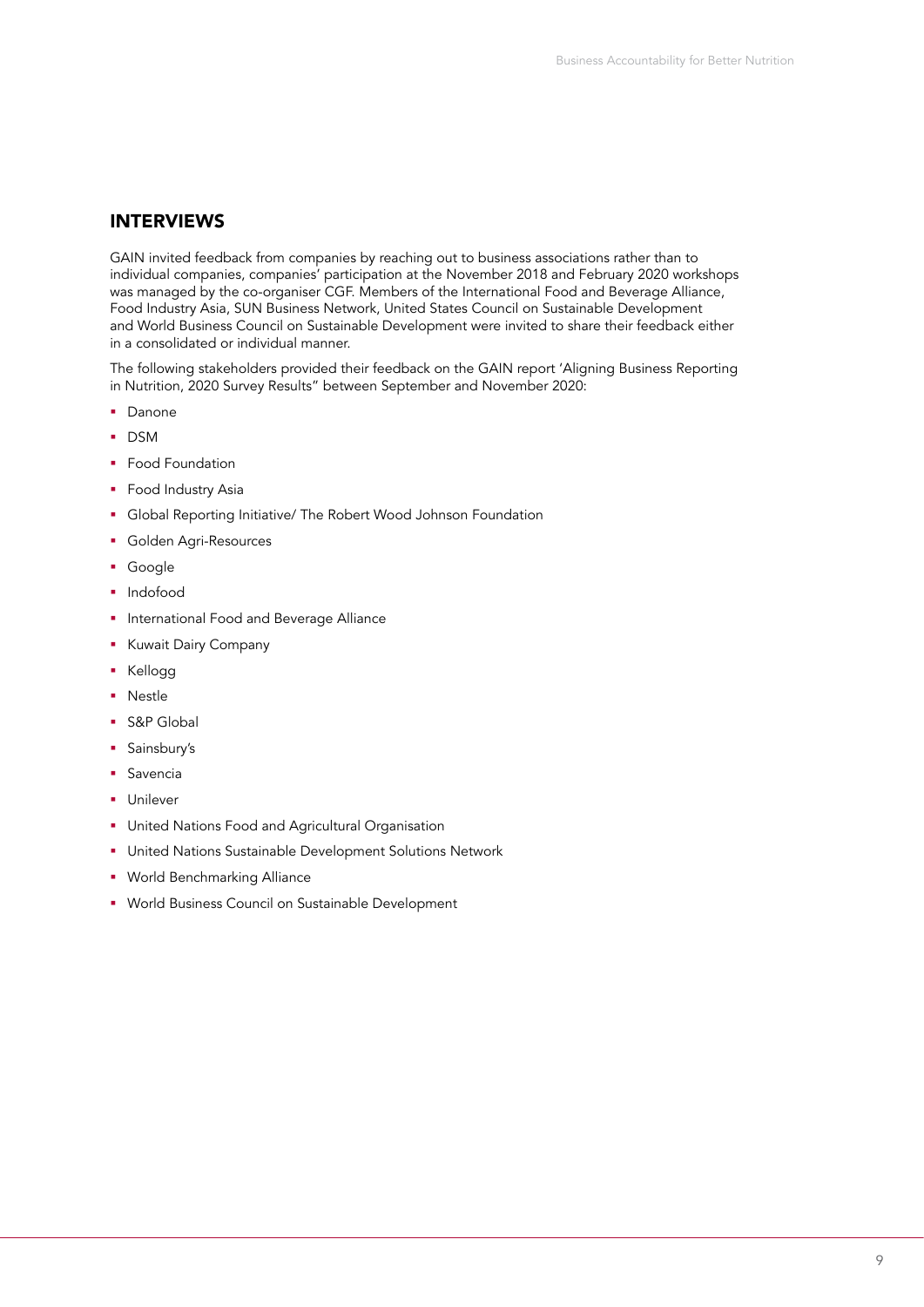### DESK RESEARCH

Desk research was conducted to review the reporting tools scored the highest by the respondents of the GAIN 2020 survey and additional reporting tools that emerged from the interviews for this report.

Desk research also looked at the added value of 12 accountability mechanisms focused on business potential impact on nutrition:

- **Access to Nutrition Index<sup>10</sup> from the Access to Nutrition Initiative (ATNI)**
- Access to Seed Index<sup>11</sup> from the World Benchmarking Alliance (WBA)
- Business Impact Assessment on Obesity and Population-level Nutrition tool (BIA Obesity tool)<sup>12</sup>
- **Business Benchmark on Farm Animal Welfare (BBFAW)<sup>13</sup> from the International Network for Food** and Obesity / Non-Communicable Diseases (NCDs) Research, Monitoring and Action Support (INFORMAS)
- Dow Jones Sustainability Index (DJSI)<sup>14</sup> from S&P Global
- **The Coller Protein Producer Index from the Farm Animal Investment Risk and Return (FAIRR)<sup>15</sup>**
- **Standards from the Global Reporting Initiative<sup>16</sup>**
- SDG Alignment Tool from Morgan Stanley Capital International (MSCI)<sup>17</sup>
- Global Nutrition Report<sup>18</sup>
- SDG Assessment from Vigeo Eiris<sup>19</sup>
- **Food and Agriculture Benchmark from WBA**<sup>20</sup>
- **Seafood Stewardship Index from WBA**<sup>21</sup>

The mechanisms were compared based on the following criteria:

- **Status (NGO, academia, private sector, etc).**
- Funding
- **•** Partners
- Objectives
- **Activities**
- Targeted Sustainable Development Goal(s)
- **Targeted business sector**
- 10 Access to Nutrition Initiative website, The indexes <https://accesstonutrition.org/the-indexes/>Retrieved 16 December 2020.
- 11 Access to Seeds Index website, [https://www.accesstoseeds.org/](https://www.accesstoseeds.org) Retrieved 16 December 2020.
- 12 INFORMAS website, BIA-Obesity <https://www.informas.org/bia-obesity/>Retrieved 16 December 2020.
- 13 BBFAW website, [https://www.bbfaw.com/](https://www.bbfaw.com) Retrieved 16 December 2020
- 14 S&P Global website, DJSI Index Family,<https://www.spglobal.com/esg/csa/indices/djsi-index-family>Retrieved 16 December 2020
- 15 FAIRR website, Coller FAIRR Protein Producer Index <https://www.fairr.org/index/>Retrieved 16 December 2020
- 16 GRI website, GRI Standards <https://www.globalreporting.org/how-to-use-the-gri-standards/gri-standards-english-language/> Retrieved 16 December 2020
- 17 MSCI website, Impact solutions [https://www.msci.com/our-solutions/esg-investing/impact-solutions](MSCI website, Impact solutions https://www.msci.com/our-solutions/esg-investing/impact-solutions Retrieved 16 December 2020) Retrieved 16 December 2020
- 18 GNR website [https://globalnutritionreport.org/](https://globalnutritionreport.org) Retrieved 16 December 2020
- 19 Vigeo Eiris, Solutions for investors [https://vigeo-eiris.com/solutions-for-investors/sdg\\_assessment/](https://vigeo-eiris.com/solutions-for-investors/sdg_assessment/) Retrieved 16 December 2020
- 20 WBA website, Food and Agriculture Benchmark<https://www.worldbenchmarkingalliance.org/food-and-agriculture-benchmark/> Retrieved 16 December 2020
- 21 WBA website, Seafood Stewardship index<https://www.worldbenchmarkingalliance.org/seafood-stewardship-index/>Retrieved 16 December 2020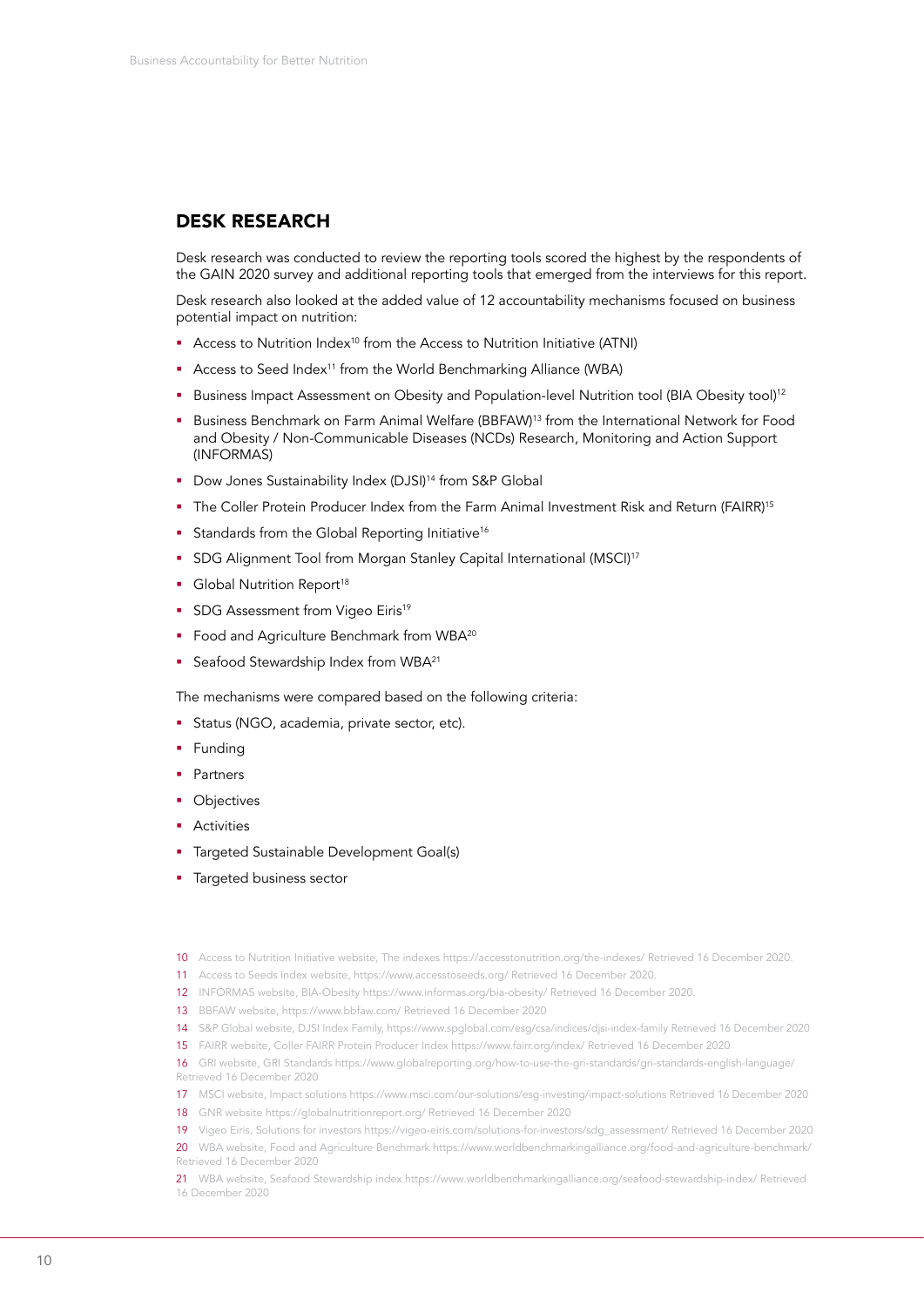- **Targeted business size**
- **Number of business assessed**
- Geographical scope
- Value chain position of business assessed
- **Food groups covered by business assessed**
- **Assessment Focus Area/s (Topics)**
- **Dimensions assessed**
- Date of creation
- Data Source
- Data Type
- **•** Outputs
- **Reports developed**
- **Reporting frequency**
- **•** Data visualization option
- Policy Focus
- Gender Focus
- **Target audience**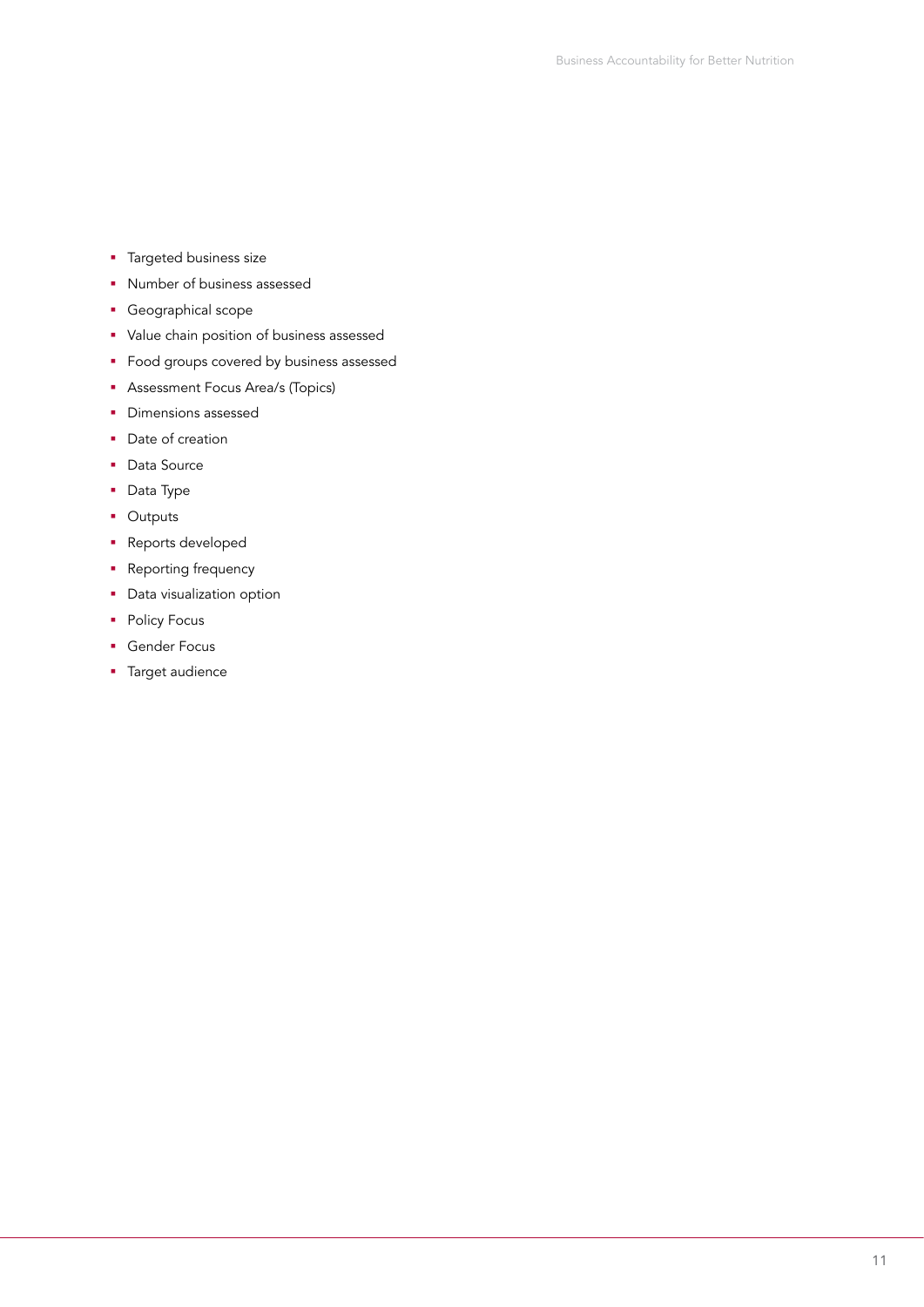# Current Accountability Landscape

### MAIN CHALLENGES AND OPPORTUNITIES

#### 2021, a year of opportunity for business accountability in nutrition

With the Nutrition for Growth Summit (N4G)<sup>22</sup> and the United Nations (UN) Food Systems Summit<sup>23</sup> scheduled in 2021, there is a strong focus on businesses' roles and responsibilities regarding nutrition. The two Summits are milestones to foster multi-stakeholder commitments towards better nutrition and better food systems and to support the achievement of the 2016-2025 UN Decade of Action<sup>24</sup> and the 2030 Sustainable Development Goals Agenda. At a time where new pledges and more engagement from the private sector are expected, it is critical to review how business accountability in nutrition is currently operating. Additionally, there is an opportunity to design pledges around existing and recognised frameworks that can support the credibility of business pledges and the alignment of business accountability.

#### The reporting burden

Throughout the consultations led by GAIN, the issue of 'reporting burden' was regularly raised by companies. In 2017, the Global Nutrition Report shared non-response rates of 66% for N4G business workforce commitments and 70% for other business commitments.<sup>25</sup> These were the highest nonresponse rates for all the N4G commitments that year. The 2019 GAIN Accountability report<sup>26</sup> also assessed that low reporting rates of businesses were the result of a multiplicity of accountability mechanisms and a difficulty in understanding their values: "Companies feel the need to prioritise their engagements and commonly report difficulty in deciding which initiatives to join and/or respond to. Some feel they base their decisions on proximity or personal contacts, being fully aware that these are not the best criteria. Others report disengagement among their peers, reflected in the falling response rates." To address this issue, this report includes [a section on the added value of key accountability](#page-15-0)  [mechanisms of business in nutrition.](#page-15-0) Additionally, by using a limited set of existing reporting tools to assess business impact in nutrition, the reporting burden would diminish as the same tools could be consistently used by a multiplicity of accountability mechanisms. Finally, while the 2019 GAIN Accountability report assessed that the business accountability landscape in nutrition is crowded with new mechanisms being launched between 2008 and 2019 at an average rate of more than one per year<sup>27</sup> the overall Environmental, Social and Governance (ESG) accountability landscape is also seeing significant mergers such as the International Integrated Reporting Council (IIRC) and the Sustainability Accounting Standards Board (SASB) merging to create the Value Reporting Foundation<sup>28</sup> or S&P Global acquiring the ESG Ratings Business from RobecoSAM<sup>29</sup> (which includes DJSI).

- 22 Nutrition for Growth website, [https://nutritionforgrowth.org/](https://nutritionforgrowth.org) Retrieved 14 December 2020
- 23 UN Food Systems Summit 2021 website<https://www.un.org/en/food-systems-summit>Retrieved 14 December 2020
- 24 United Nations website, UN Decade of Action on Nutrition,<https://www.un.org/nutrition/>Retrieved 15 December 2020
- 25 Nourishing the SDGs, Global Nutrition Report, 2017 <https://globalnutritionreport.org/reports/2017-global-nutrition-report/> Retrieved 8 December 2020.

26 A Review of Business Accountability Mechanisms in Nutrition, Global Alliance for Improved Nutrition, March 2019. [https://www.gainhealth.org/sites/default/files/publications/documents/review-of-business-accountability-mechanisms-in-nutri](https://www.gainhealth.org/sites/default/files/publications/documents/review-of-business-accountability-mechanisms-in-nutrition-report-2019.pdf)[tion-report-2019.pdf](https://www.gainhealth.org/sites/default/files/publications/documents/review-of-business-accountability-mechanisms-in-nutrition-report-2019.pdf) Retrieved 15 November 2020.

27 A Review of Business Accountability Mechanisms in Nutrition, Global Alliance for Improved Nutrition, March 2019, p.19 [https://www.gainhealth.org/sites/default/files/publications/documents/review-of-business-accountability-mechanisms-in-nutri](https://www.gainhealth.org/sites/default/files/publications/documents/review-of-business-accountability-mechanisms-in-nutrition-report-2019.pdf)[tion-report-2019.pdf](https://www.gainhealth.org/sites/default/files/publications/documents/review-of-business-accountability-mechanisms-in-nutrition-report-2019.pdf) Retrieved 15 November 2020.

28 IIRC and SASB announce intent to merge in major step towards simplifying the corporate reporting system, press release, 25 November 2020 <https://www.sasb.org/wp-content/uploads/2020/11/IIRC-SASB-Press-Release-Web-Final.pdf> 22 December 2020.

29 S&P Global website, S&P Global to Acquire the ESG Ratings Business from RobecoSAM, 21 November 2019 [http://press.](http://press.spglobal.com/2019-11-21-S-P-Global-to-Acquire-the-ESG-Ratings-Business-from-RobecoSAM) [spglobal.com/2019-11-21-S-P-Global-to-Acquire-the-ESG-Ratings-Business-from-RobecoSAM](http://press.spglobal.com/2019-11-21-S-P-Global-to-Acquire-the-ESG-Ratings-Business-from-RobecoSAM) 22 December 2020.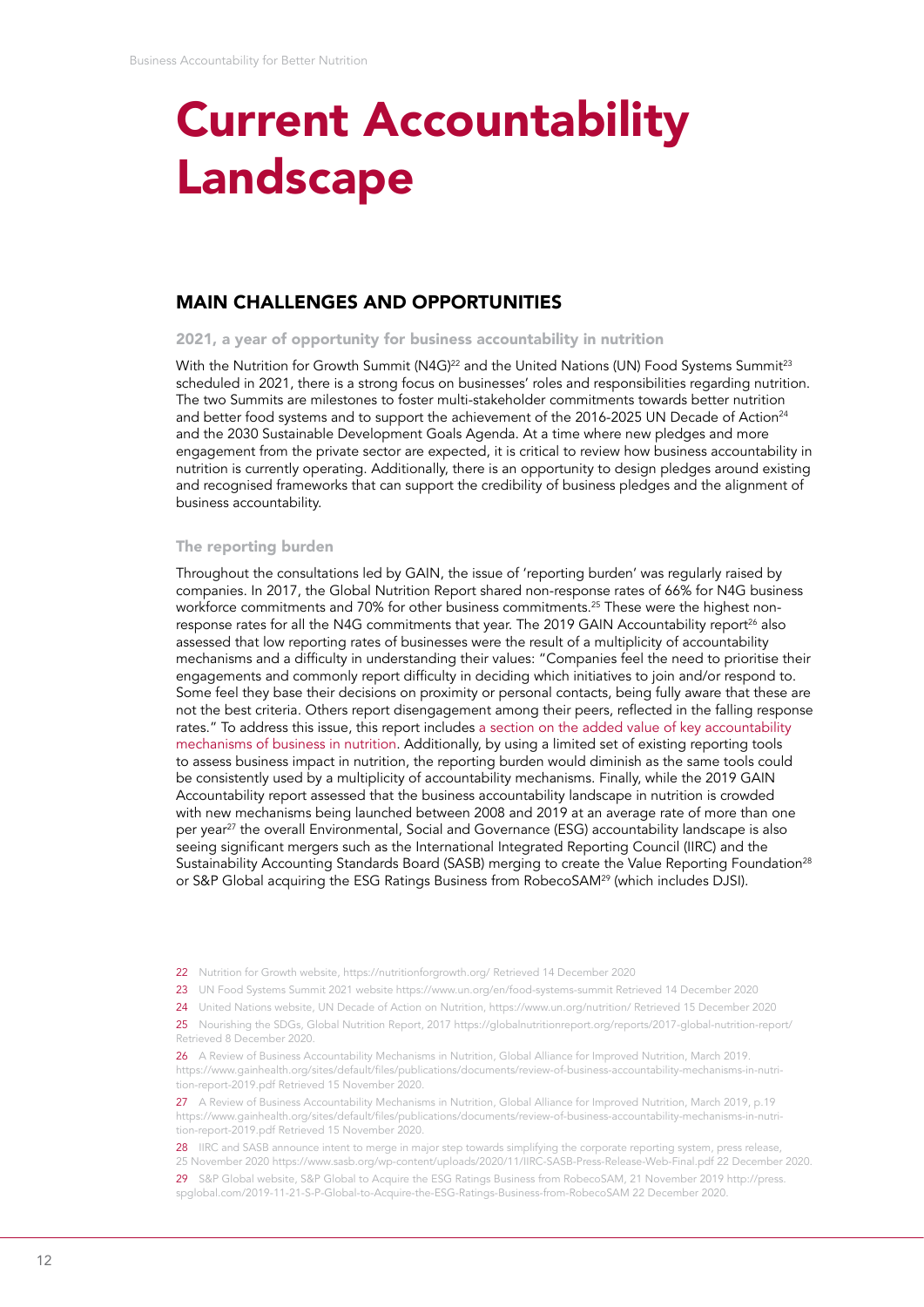The interviews conducted by GAIN between September and November 2020 tempered to a certain extent this issue of the reporting burden, as several large companies mentioned the use of existing reporting tools and frameworks for their internal reporting. The decisions to keep this data internal seem to result mostly from an absence of internal discussions on the value of sharing this data publicly (e.g. no consultation of the top management on the disclosure of the results, no perceived interest from public stakeholders/investors for this data) or the perceived risks in sharing data as such. This is often the case for tools related to product reformulation or for tools perceived a very 'stringent' by businesses e.g. the WHO regional nutrient profile models on marketing to children.

#### Food affordability, a contentious area for impact assessment

By suggesting business reporting on food affordability through a sale weighted price index for nutritious food in its 2020 survey, GAIN/SBN sought to assess interest and challenges around food affordability reporting. However, alignment at this stage behind a single methodology for reporting on food affordability is not possible as there are no regional or global reporting indicators being used by businesses to track their impact on food affordability.

While almost all survey respondents and interviewees recognised the link between nutritious food affordability and the overall consumption of nutritious food, they raised many challenges in designing and implementing a global reporting tool on this issue and in using a sale weighted price index to report business impact on food affordability. The challenges noted were:

- Prices are sensitive information for companies and sale prices to consumers are often not known by the manufacturers of these products and even less so by ingredient providers as indicated by BASF. Additionally, the prices set by retailers are influenced by local/national loyalty programmes, discounts, etc.
- Prices are impacted by volumes which are led by consumer demand.
- **Inflation is also to be taken into consideration.**
- As indicated by UNSDSN, such indicator would not reflect the issue of accessing a diverse diet.
- **The Food Foundation suggests that an indicator on food affordability should make sure that nutrition** is promoted in a way that also takes into account environmental impacts. A range of indicators can be used to measure food affordability alongside those that measure environmental impact.

It was suggested to consider food affordability only for some food categories rather than for the overall food portfolio of companies and to weight price indexes not only against the products nutritional content but also against average local salaries and/or assess food affordability by looking at the penetration rates across socioeconomic segments for certain food categories.

While business associations have supported business reporting around key categories through collective pledges and engagement with their members, they are unlikely to be able to do that around food affordability. Food Industry Asia highlighted that pricing competition laws prevent them to discuss price related matters.

The way companies can address food insecurity by improving the affordability of healthy foods can vary depending on the business model. Indicators to measure corporate action to improve food affordability have to accommodate such differences. WBA is aiming to look beyond philanthropic donations and to assess strategic commercial activities designed to improve accessibility and affordability, such as pricing strategies for vulnerable groups.

Kellogg considers that there is an opportunity to create a standardized reporting tool on food affordability. Danone suggests that to address the complex issue of business impact on food affordability, cross-companies discussions could be organized with a focus on pre-competitive work and Nestle suggests that the development of an indicator on this issue should consult the private sector during its development. With retailers being a major influencer of food affordability, a consultative approach is likely to work more efficiently if it involves businesses across the overall value chain. This will also result in a better understanding of the complementary roles of all business types on food affordability. With some retailers stating that transparency is increasingly important to them, there is an opportunity to structure a comprehensive private sector consultation on this issue.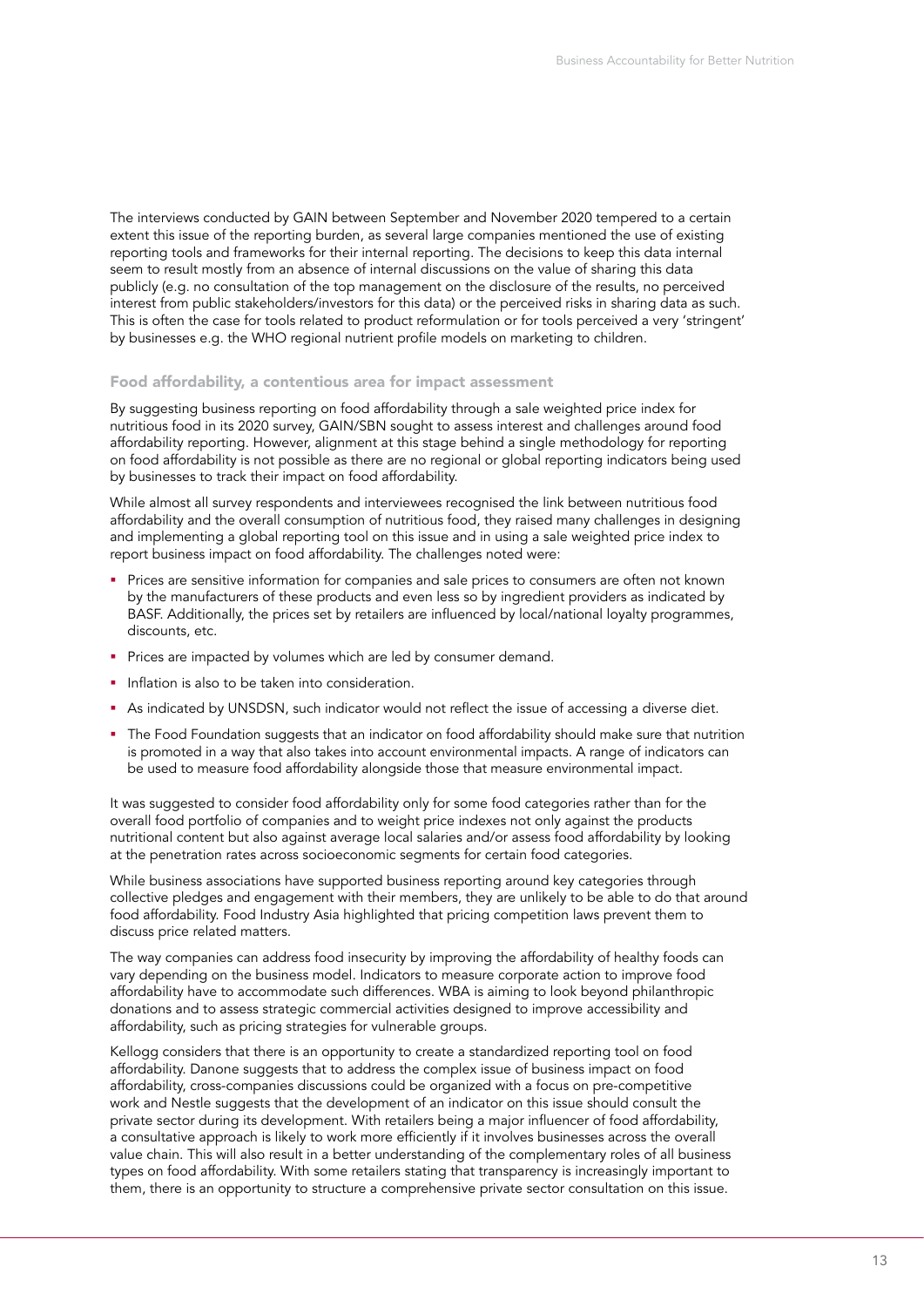<span id="page-15-0"></span>Nestle already reports internally on its impact regarding food affordability in terms of a turnover target in a specific timeframe for fortified products. Unilever suggested to look at affordability and accessibility together, as in some regions the last mile to provide the products will be a more important factor than the price.

While there is an overall consensus around the complexity of creating and implementing a global reporting tool on food affordability, some interviewees such as IFBA questioned the benefit of such a tool. With financial performance remaining the main driver of investors' decisions and markets dynamics remaining the main influencing factor for pricing, the value of such a complex reporting tool might be limited. It could be more impactful to link financial performance and company efforts on health and nutrition, as already measured by ATNI, to drive responsible investment than to create a new complex reporting tool unlikely to further shift investors' decisions according to IFBA.

#### Comprehensive business accountability, some gaps remaining

The GAIN March 2019 report on business accountability mechanisms in nutrition<sup>30</sup> stated that the current accountability landscape was not uniformly looking at the entire food value chain. Retailers for example were less engaged in the 13 'core' mechanisms reviewed.<sup>31</sup> This issue might result from the lack of global initiatives for retailers' engagement with a predominance of national and local ones. Therefore reporting through global frameworks would become relevant if done by other national competitors and/or required by external stakeholders. Consequently, the integration of the full value chain in global accountability mechanisms is likely to require advocacy towards national public and private stakeholders that currently make their decisions through national indicators only.

## ADDED VALUE OF ACCOUNTABILITY MECHANISMS FOR BUSINESS IMPACT ON NUTRITION

To map the complementarity of the current landscape of business accountability in nutrition, GAIN reviewed the objectives and structures of the following multi-country accountability mechanisms which focus on business impact on nutrition or include indicators on nutrition impact:

- Access to Nutrition Index<sup>32</sup> from the Access to Nutrition Initiative (ATNI)
- Access to Seed Index<sup>33</sup> from the World Benchmarking Alliance (WBA)
- Business Impact Assessment on Obesity and Population-level Nutrition tool (BIA Obesity tool) $34$ from the International Network for Food and Obesity / Non-Communicable Diseases Research, Monitoring and Action Support (INFORMAS)
- **Business Benchmark on Farm Animal Welfare (BBFAW)**<sup>35</sup> supported by Compassion in World Farming and World Animal Protection
- Dow Jones Sustainability Index (DJSI)<sup>36</sup> from S&P Global

35 BBFAW website, [https://www.bbfaw.com/](https://www.bbfaw.com) Retrieved 16 December 2020

<sup>30</sup> A Review of Business Accountability Mechanisms in Nutrition, Global Alliance for Improved Nutrition, March 2019. [https://www.gainhealth.org/sites/default/files/publications/documents/review-of-business-accountability-mechanisms-in-nutri](https://www.gainhealth.org/sites/default/files/publications/documents/review-of-business-accountability-mechanisms-in-nutrition-report-2019.pdf)[tion-report-2019.pdf](https://www.gainhealth.org/sites/default/files/publications/documents/review-of-business-accountability-mechanisms-in-nutrition-report-2019.pdf) Retrieved 15 November 2020.

<sup>31</sup> Access to Nutrition Index, Access to Seeds Index, The Consumer Goods Forum, RobecoSam, Food Climate Research Network, International Food and Beverage Alliance, INFORMAS, New Alliance for Food Security and Nutrition, SUN Business Network, Global Nutrition Report, World Benchmarking Alliance, FReSH.

<sup>32</sup> Access to Nutrition Initiative website, The indexes <https://accesstonutrition.org/the-indexes/>Retrieved 16 December 2020.

<sup>33</sup> Access to Seeds Index website, [https://www.accesstoseeds.org/](https://www.accesstoseeds.org) Retrieved 16 December 2020.

<sup>34</sup> INFORMAS website, BIA-Obesity <https://www.informas.org/bia-obesity/>Retrieved 16 December 2020.

<sup>36</sup> S&P Global website, DJSI Index Family,<https://www.spglobal.com/esg/csa/indices/djsi-index-family>Retrieved 16 December 2020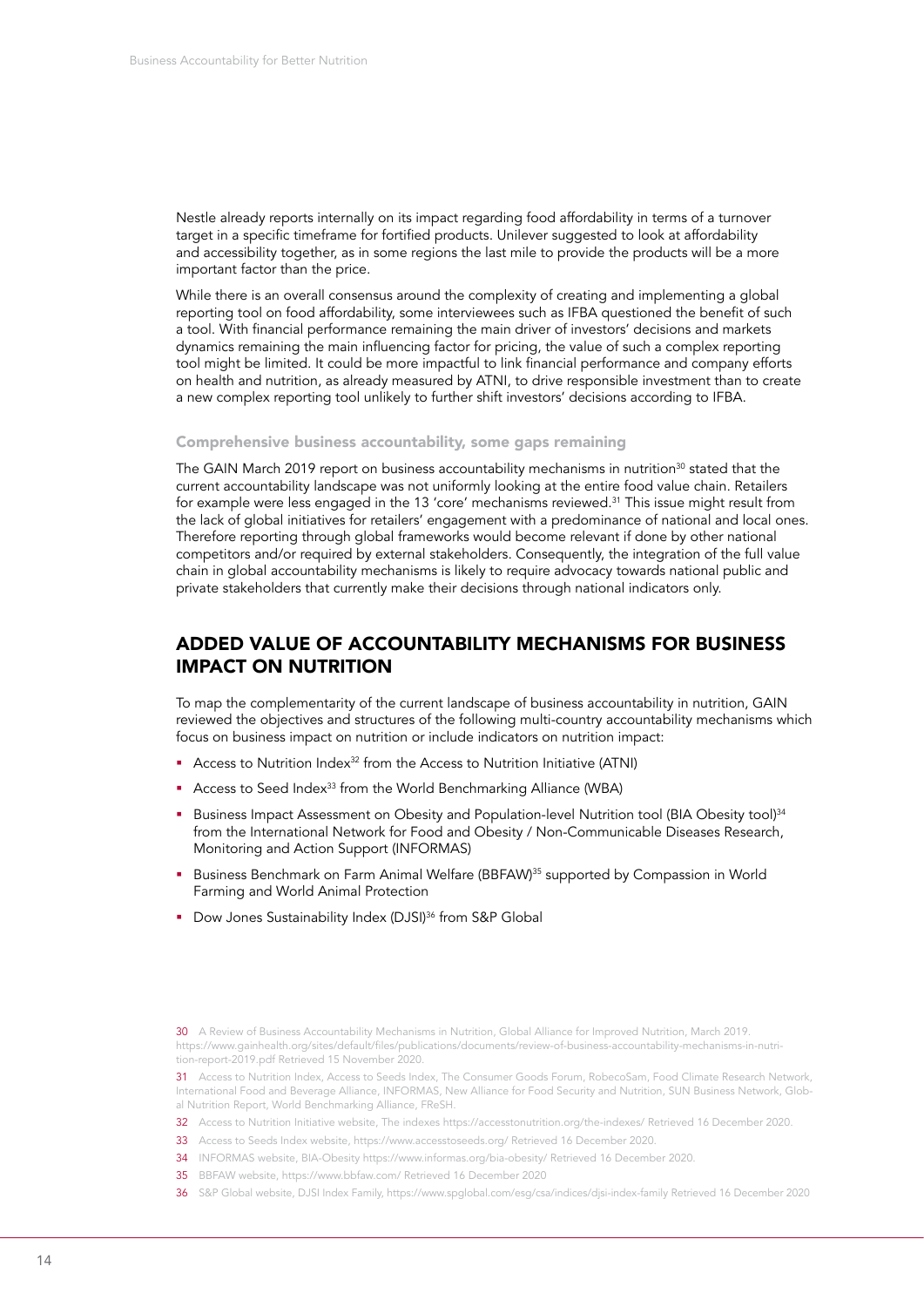- The Coller Protein Producer Index from the Farm Animal Investment Risk and Return (FAIRR)<sup>37</sup> supported by the Coller Foundation
- **Standards from the Global Reporting Initiative (GRI)**38
- SDG Alignment Tool from Morgan Stanley Capital International (MSCI)<sup>39</sup>
- Global Nutrition Report (GNR)<sup>40</sup> hosted by Development Initiatives (2018-2021)
- **SDG Assessment from Vigeo Eiris41**
- Food and Agriculture Benchmark from WBA42
- **Seafood Stewardship Index from WBA43**

#### Complementarity of the accountability landscape

The current accountability mechanisms including nutrition indicators can be divided into two categories: focus on a 'niche' category among the SDGs such as nutrition, animal welfare, obesity, or have a broader focus on the SDG agenda. The mechanisms with a narrower focus provide detailed data on a category that is of interest to some investors, companies, or public stakeholders. Some alignment is possible and already exists, with for example the Access to Seeds Index which became part of the World Benchmarking Alliance. With alignment of these two groups, 'niche' and broader SDG mechanisms – the accountability landscape can provide a set of coherent impact assessments with various level of granularity matching competing stakeholder's expectations.

| <b>Mechanism</b>                                                                                    | <b>Key objective</b>                                                                                                                                                         |
|-----------------------------------------------------------------------------------------------------|------------------------------------------------------------------------------------------------------------------------------------------------------------------------------|
| Access to Nutrition Index                                                                           | Drive private sector's performance on healthy, affordable diets by<br>monitoring food industry contribution to nutrition.                                                    |
| <b>INFORMAS Business</b><br>Impact Assessment on<br>Obesity and Population-<br>level Nutrition tool | Monitor, benchmark and support public and private sector actions to<br>increase healthy food environments and reduce obesity and NCDs<br>and their related inequalities.     |
| Business Benchmark on<br>Farm Animal Welfare                                                        | Measure a company's performance on farm animal welfare i.e.<br>measure of farm animal welfare management, policy commitment,<br>performance and disclosure in food companies |
| Dow Jones Sustainability<br>Index                                                                   | Track the stock performance of the world's leading companies in<br>terms of economic, environmental, and social criteria.                                                    |

#### Table 1: Objectives of the accountability mechanisms for business impact on nutrition.

37 FAIRR website, Coller FAIRR Protein Producer Index<https://www.fairr.org/index/> Retrieved 16 December 2020

38 GRI website, GRI Standards [https://www.globalreporting.org/how-to-use-the-gri-standards/gri-standards-english-language/](GRI website, GRI Standards https://www.globalreporting.org/how-to-use-the-gri-standards/gri-standards-english-language/ Retrieved 16 December 2020) Retrieved 16 December 2020

39 MSCI website, Impact solutions <https://www.msci.com/our-solutions/esg-investing/impact-solutions> Retrieved 16 December 2020

40 GNR website [https://globalnutritionreport.org/](https://globalnutritionreport.org) Retrieved 16 December 2020

41 Vigeo Eiris, Solutions for investors [https://vigeo-eiris.com/solutions-for-investors/sdg\\_assessment/](https://vigeo-eiris.com/solutions-for-investors/sdg_assessment/) Retrieved 16 December 2020

42 WBA website, Food and Agriculture Benchmark <https://www.worldbenchmarkingalliance.org/food-and-agriculture-benchmark/> Retrieved 16 December 2020

43 WBA website, Seafood Stewardship index <https://www.worldbenchmarkingalliance.org/seafood-stewardship-index/> Retrieved 16 December 2020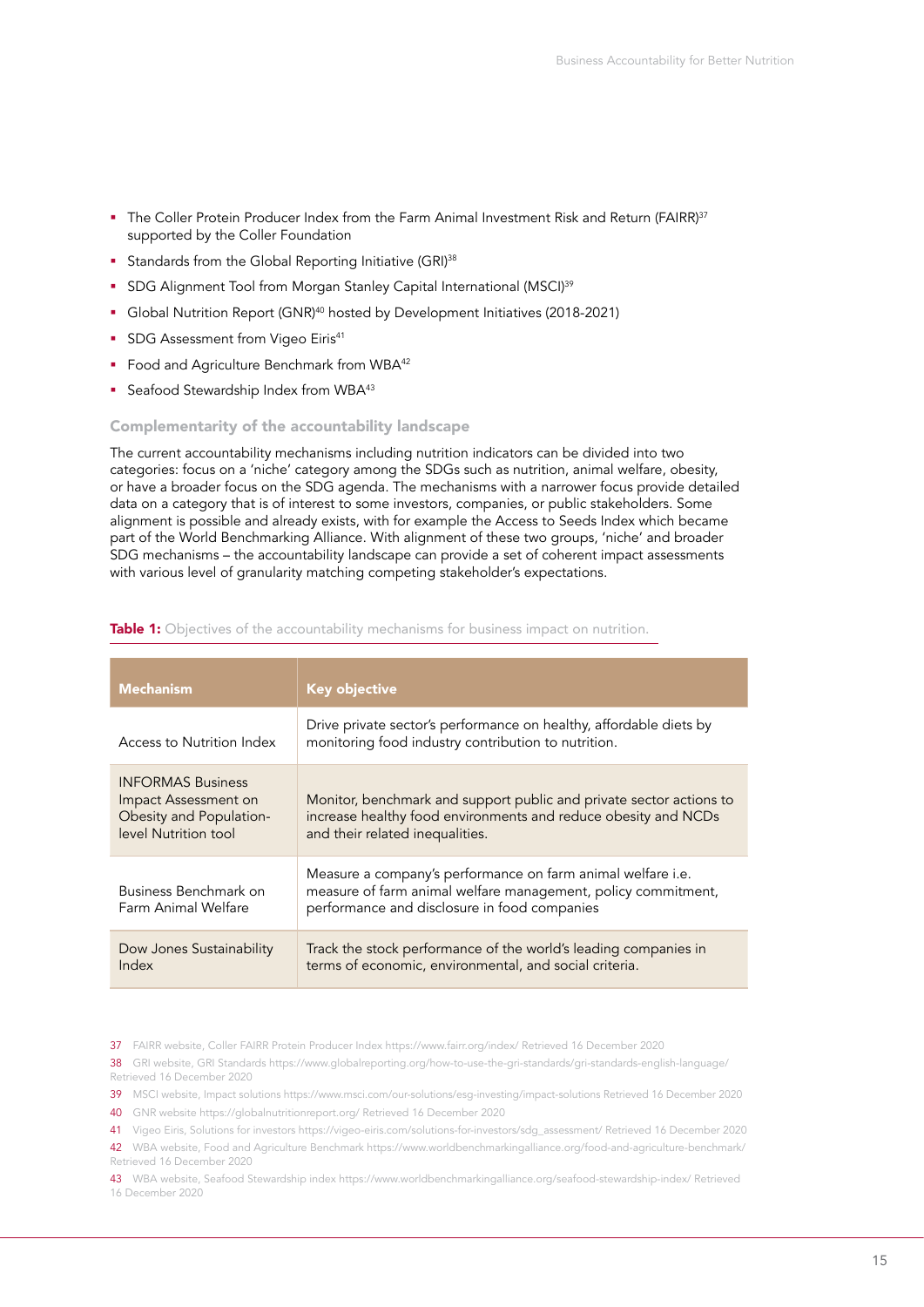| <b>FAIRR Coller Protein</b><br>Producer Index       | Assess the largest animal protein producers on critical environmental,<br>social and governance issues.                                                                                                       |
|-----------------------------------------------------|---------------------------------------------------------------------------------------------------------------------------------------------------------------------------------------------------------------|
| <b>GRI Standards</b>                                | Provide information about an organization's positive or negative<br>contributions to sustainable development.                                                                                                 |
| <b>MSCI SDG Alignment Tool</b>                      | Provide a holistic view of companies' net contribution (operations,<br>products and services, policies, and practices) towards addressing<br>each of the 17 UN SDGs.                                          |
| <b>Global Nutrition Report</b>                      | Assess the state of global nutrition to inspire governments, civil<br>society and private stakeholders to act to end malnutrition in all its<br>forms.                                                        |
| Vigeo Eiris' SDG<br>Assessment                      | Analyse companies' products and services, measure companies'<br>involvement in the different themes and classify companies'<br>performance against 9 themes aligned with the SDGs.                            |
| <b>WBA Access to Seed Index</b>                     | Encourage seed companies to increase their contribution to<br>improving smallholder farmer productivity. Monitor and compare<br>seed companies to improve access to quality seeds for smallholder<br>farmers. |
| <b>WBA Food and Agriculture</b><br><b>Benchmark</b> | Measure and rank 350 keystone companies on key issues<br>underpinning the food systems transformation agenda.                                                                                                 |
| <b>WBA Seafood Stewardship</b><br>Index             | Measure how the world's leading seafood companies contribute to<br>the sustainable management of oceans and coastal ecosystems and<br>ensure the implementation of responsible social practices.              |

#### Accessibility of information and methodology

Accountability mechanisms are divided across two main business models: they are for profit or nonfor-profit/independent entities. In 2019, S&P Global made a profit of around USD 6.7 billion,<sup>44</sup> MSCI's profit was above USD 1.2 billion<sup>45</sup> and Moody's corporation the parent company of Vigeo Eiris made a profit of 3.4 billion.<sup>46</sup> While the Access to Nutrition Initiative, INFORMAS, the World Benchmarking Alliance, Development Initiatives, the Coller Foundation, the Global Reporting Initiative, Compassion in World Farming and World Animal Protection are not-for-profit organisations. The coexistence of these two models results into different access to data on business impact, the fees associated with data access for the for-profit accountability mechanisms make the full alignment behind common methodologies possible only to a certain extent as the for-profit mechanisms need to differentiate themselves from the not-for-profit ones to justify their data access fee.

- 44 Nasdaq website, SPGI financials <https://www.nasdaq.com/market-activity/stocks/spgi/financials> Retrieved 16 December 2020
- 45 Nasdaq website, MSCI financials <https://www.nasdaq.com/market-activity/stocks/msci/financials> Retrieved 16 December 2020
- 46 Nasdaq website, MCO financials <https://www.nasdaq.com/market-activity/stocks/mco/financials> Retrieved 16 December 2020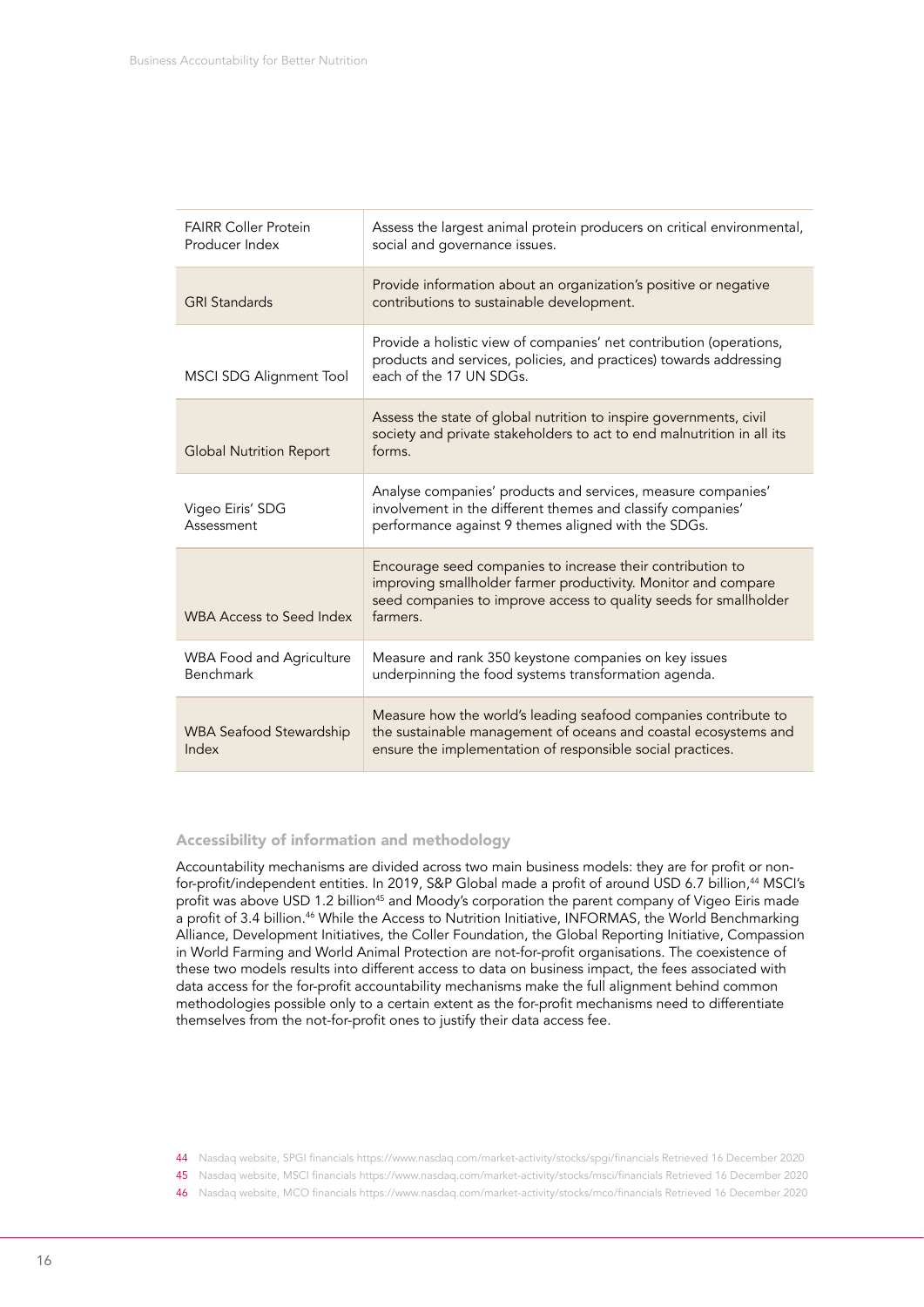# Aligning business reporting

## PRODUCT (RE)FORMULATION

#### The Health Star Rating system (HSR)

The HSR was launched in 2014 to rate the overall nutritional profile of packaged food. It is a joint initiative by the governments of Australia and New Zealand. HSR provides a rating from 0.5 to 5 stars (5 stars being the healthier rating) using a calculator designed to assess the nutrient content of food, taking into account nutrients and ingredients of limited nutritional value. The HSR was launched to support consumers choose the healthier options available between similar products which are typically displayed together or used interchangeably.47 The calculator for this tool is regularly updated by the governments of Australia and New Zealand, recent recommendations include for example the automatic rating of 5 to be given to fresh, frozen or canned fruits and vegetables (with no additions of sugar, salt or fat).

#### Design process and geographical scope

The HSR received the highest score in the GAIN 2020 survey and the subsequent interviews conducted for this report highlighted that this framework is considered by a large number of interviewees as the most suitable for global reporting on reformulation. The interviews and research underlined the importance of multi-stakeholder engagement around the development of this tool as well as the value of its public sector ownership for its credibility and subsequently of companies reporting with this methodology. The Food Foundation sees some value in using systems like the HSR for tracking how the nutritional content of packaged products has been improved as it not only takes into account the need to limit the content of unhealthy nutrients in food products but also to increase content of healthy nutrients. Food Industry Asia indicated that HSR could have relevance for product reformulation reporting in Australia and New Zealand, however other markets in Asia do not currently use HSR. Therefore, according to Food Industry Asia, HSR may not be suitable for global reporting of companies operating in other countries without additional contextualization. Similarly, most companies with their headquarters in Europe interviewed or respondents to the GAIN 2020 survey ranked the Nutri-score quite high due to its increasing use in the region. This voluntary labelling system also assesses content of nutrients for limited consumption (energy, sugars, saturated fats and salt) and healthier nutritional components (fibre, protein, fruit, vegetables and nuts, rapeseed oil, walnut oil and olive oil).

#### Current use of HSR by companies and reporting burden

HSR against volumes of products is already used by Danone for internal evaluations, therefore Danone's leadership could decide to share this publicly without a significant resource increase. Nestle is using the HSR as a reference to assess the product portfolio and will continue to use it to inform reformulation, in the future. Kellogg is using the HSR to report impact on product reformulation, but this is currently limited to Australia and could potentially be used for global reporting.

Danone suggested that HSR reporting could be complementary to ATNI methodology which uses HSR but also includes additional criteria and focuses on a limited set of countries for each company while HSR reporting could be used for all countries in which companies operate. Similarly, Nestle values the external recognition of this assessment scheme but also acknowledges that it was designed around national nutrition guidelines and should be supplemented by other recognized frameworks. Savencia considers front-of-pack nutrition labels that take into account the food categories and their major nutrients intakes contribution (e.g. HSR with the consideration of calcium content in cheese) as more relevant for companies' reporting on product reformulation. However, the company suggested a complementary reporting on business overall strategies to promote consumption of nutritious foods

47 Health Star Rating System website, FAQ [http://www.healthstarrating.gov.au/internet/healthstarrating/publishing.nsf/Content/](http://www.healthstarrating.gov.au/internet/healthstarrating/publishing.nsf/Content/frequently-asked-questions-consumers) [frequently-asked-questions-consumers](http://www.healthstarrating.gov.au/internet/healthstarrating/publishing.nsf/Content/frequently-asked-questions-consumers) Retrieved 23 November 2020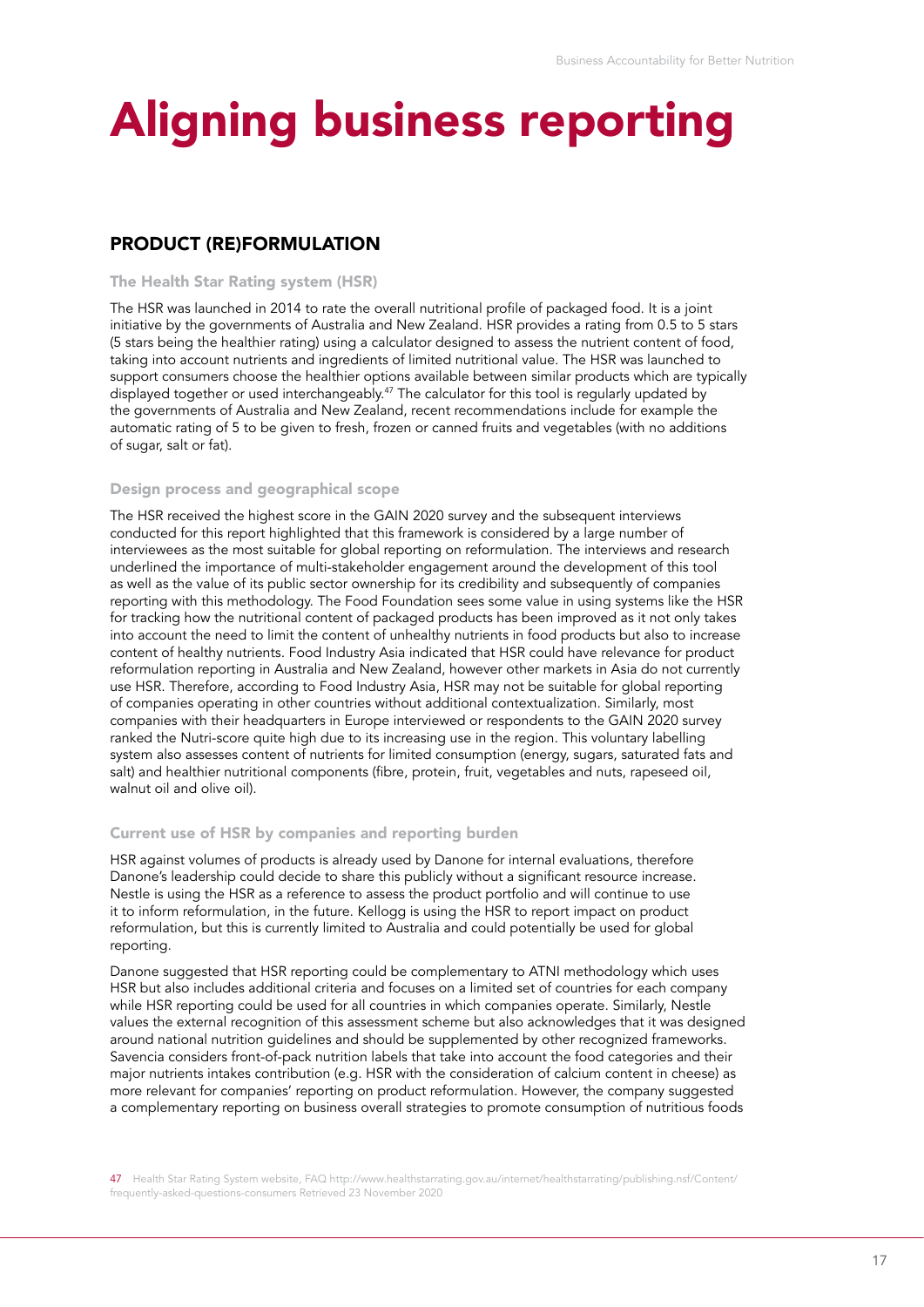(ex. Nudge)48 beyond sole impact on product reformulation. Savencia is promoting a global vision on balanced and diversified diet by associating different food categories and right portions, promoting consumption of raw and low processed foods (reduced additives) and taking into account local and cultural food habits.49 This issue is also highlighted by Unilever which states that the HSR methodology does not reflect companies' effort around portion size reduction as the scoring is based on per 100g calculation. The company also states that the HSR methodology may work for complete products but does not reflect the impact of products intending to help consumers to consume more vegetables, such as meal kits that provide vegetable rich recipes on pack.

According to IFBA, using HSR for company reporting on product (re)formulation across the board would require an enormous amount of work and would need to go to a fraction of stars in order to reflect progress over limited timeframes, e.g. for annual reporting. Additionally, while interviewees generally acknowledged the need to update the HSR methodology over time, they indicated that it has an impact on the reporting burden for companies as well as a potential reputational risk.

#### Key points - Business reporting on marketing to children

The use of HSR to report business impact in nutrition gets significant multi-stakeholder support with some perceived challenges and opportunities.

| <b>Challenges</b>                                                                                                                                                                                                                                                                                                                                                                                                                                                                                                                                                               | <b>Opportunities</b>                                                                                                                                                                                                                                                                                                        |
|---------------------------------------------------------------------------------------------------------------------------------------------------------------------------------------------------------------------------------------------------------------------------------------------------------------------------------------------------------------------------------------------------------------------------------------------------------------------------------------------------------------------------------------------------------------------------------|-----------------------------------------------------------------------------------------------------------------------------------------------------------------------------------------------------------------------------------------------------------------------------------------------------------------------------|
| Based on companies' geographic scope the<br>HSR can be used in complementarity with other<br>similar methodologies to assess food content<br>such as the Nutri-Score as some companies<br>favour more contextualized methodologies.<br>Acknowledging that HSR cannot provide the full<br>picture of the companies' efforts to promote the<br>consumption of a healthy diets, there is a strong<br>interest in adding a narrative on complementary<br>actions (e.g. regarding non packaged foods,<br>adoption of healthier recipes, promotion of<br>less/non transformed foods). | The public ownership of the tool provides<br>credibility to the potential reporting of<br>companies using this methodology.<br>Some companies are already assessing their<br>products using HSR internally, therefore there is<br>a low reporting burden associated with the use<br>of HSR for external reporting for them. |
| For companies that are not currently using the<br>HSR to assess their portfolio, it will represent<br>a significant investment to do so for all food<br>products.                                                                                                                                                                                                                                                                                                                                                                                                               |                                                                                                                                                                                                                                                                                                                             |

<sup>48</sup> Nudge: to encourage or persuade someone to do something in a way that is gentle rather than forceful or direct. Cambridge dictionary.

<sup>49</sup> Savencia website, #PositiveFood <https://www.savencia.com/en/node/5233>Retrieved 21 December 2020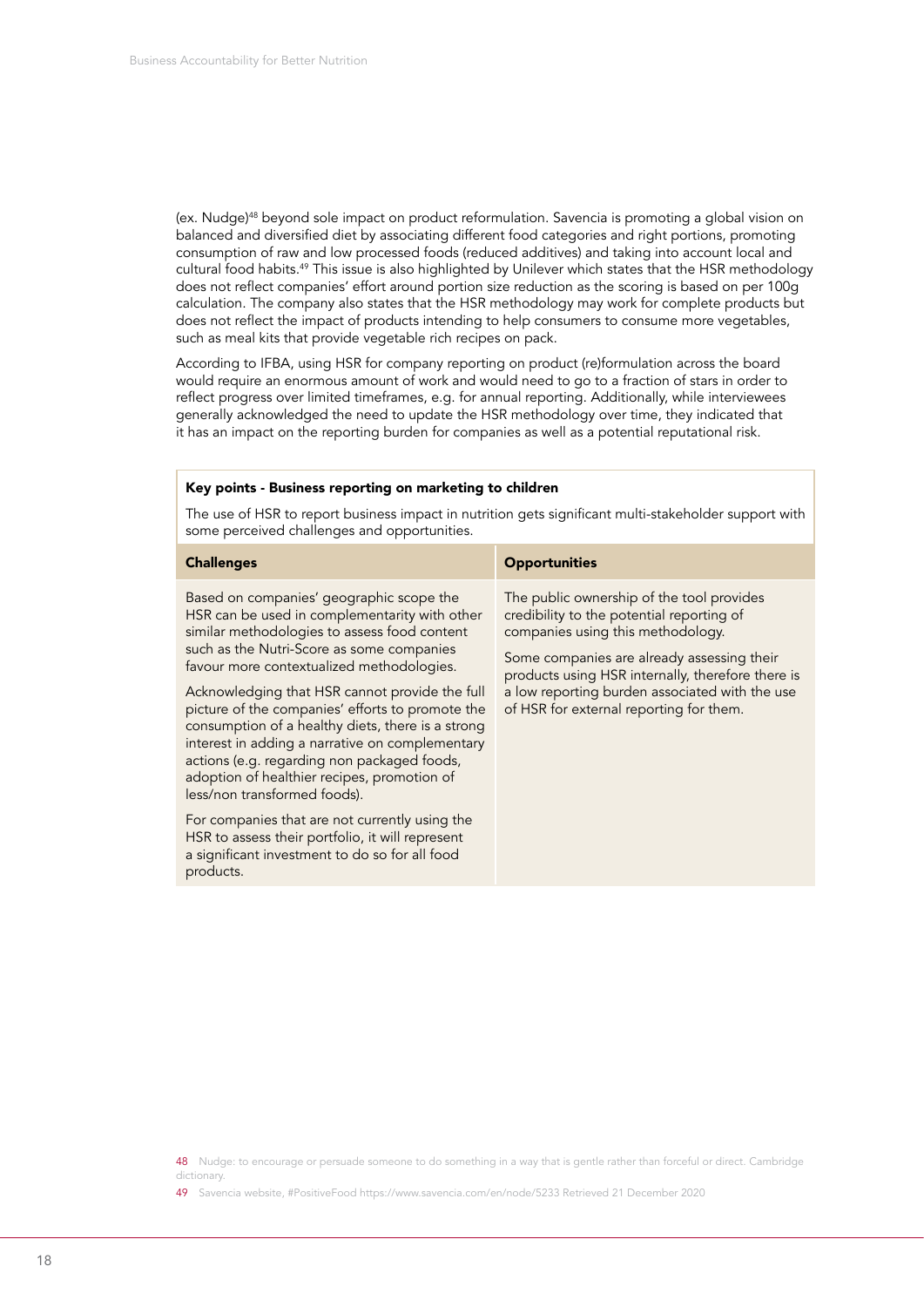## MARKETING TO CHILDREN

### The Children's Food and Beverage Advertising Initiative's Core Principles<sup>50</sup>

The Children's Food and Beverage Advertising Initiative (CFBAI) gathers companies located in the United States who voluntarily commit either not to advertise foods or beverages to children (under twelve years old) at all or advertise only products that meet CFBAI's strict uniform nutrition criteria. Additionally, CFBAI participants commit to not advertise their foods to children in elementary schools. CFBAI defines some "core principles" which set requirements regarding media coverage and nutrition criteria for food advertising to children.

#### The EU Pledge<sup>51</sup>

The EU Pledge is an industry initiative on marketing to children led by 23 food companies representing 80% of food spent in the EU. The EU Pledge members either commit to only advertise products that meet certain agreed nutrition criteria52 to children under 12 or to not advertise any products at all to children under 12. The EU Pledge addresses marketing to children through TV, radio, cinema, print, outdoor marketing, internet, mobile apps, social networking websites, influencer marketing, interactive games and commercial communications in primary schools. The mechanism is monitored by a third party and includes a complaint mechanism.

#### Industry support

While the GAIN 2020 survey and the interviewees largely recognised the relevance of CFBAI's core principles and of the EU Pledge (a mechanism not included in the initial survey but widely mentioned by survey respondents and interviewees) to report on their marketing practices at least in the US and Europe, several interviewees highlighted the need for reporting tools fostering 'positive marketing', i.e. not only tools that focus on banning or limiting marketing of unhealthy foods but also promote marketing of healthy foods. The interviewees also broadly acknowledged the evolving nature of marketing platforms and the need for credible reporting tools to consider these changes. For example, the Food Foundation suggests that, because reporting on the marketing of food products to children is complex, reporting frameworks should factor in emerging marketing approaches, such as online marketing, which can often be tailored to specific demographics.

Unilever considers that the EU pledge nutrition criteria are more universal than CFBAI's, having been developed for the EU but being the basis for other pledges such as in Singapore, India, Thailand. Danone views the EU pledge nutrition criteria as more easily applicable and more demanding than CFBAI's therefore the company thinks that these criteria could be used globally except for the US and Canada markets where CFBAI should apply. The framework selected on marketing to children should make it possible for companies to achieve high enough rate of compliance (potentially thanks to reformulation efforts). However, for companies to allocate resources to report globally using a regional mechanism, Danone believes that companies will need to be incentivized, e.g. part of the requirements from a recognized accountability mechanism such as ATNI. According to IFBA, the EU Pledge nutrition criteria should be included alongside CFBAI's Core principles, as they are used not only in Europe, but also underpin several other regional and national responsible marketing initiatives, and moreover, have been adopted as a global voluntary standard by some leading companies. According to some companies (e.g. Kellogg), business associations can support alignment on marketing to children's reporting and external commitments on this topic.

CFBAI's core principles are used for marketing reporting by Nestle in the US only, the company also reports on this aspect through the EU Pledge criteria, considered more stringent in some respects.

<sup>50</sup> BBB national programmes, CFBAI Core Principles [https://bbbprograms.org/programs/all-programs/cfbai/core\\_principles](https://bbbprograms.org/programs/all-programs/cfbai/core_principles)  Retrieved 16 November 2020.

<sup>51</sup> The EU Pledge website, The EU Pledge at a glance,<https://eu-pledge.eu/the-eu-pledge-at-a-glance/>Retrieved 30 November 2020 52 EU Pledge Nutrition White Paper, Updated October 2018 [https://eu-pledge.eu/wp-content/uploads/EU\\_Pledge\\_Nutrition\\_](https://eu-pledge.eu/wp-content/uploads/EU_Pledge_Nutrition_White_Paper.pdf) [White\\_Paper.pdf](https://eu-pledge.eu/wp-content/uploads/EU_Pledge_Nutrition_White_Paper.pdf) Retrieved 30 November 2020.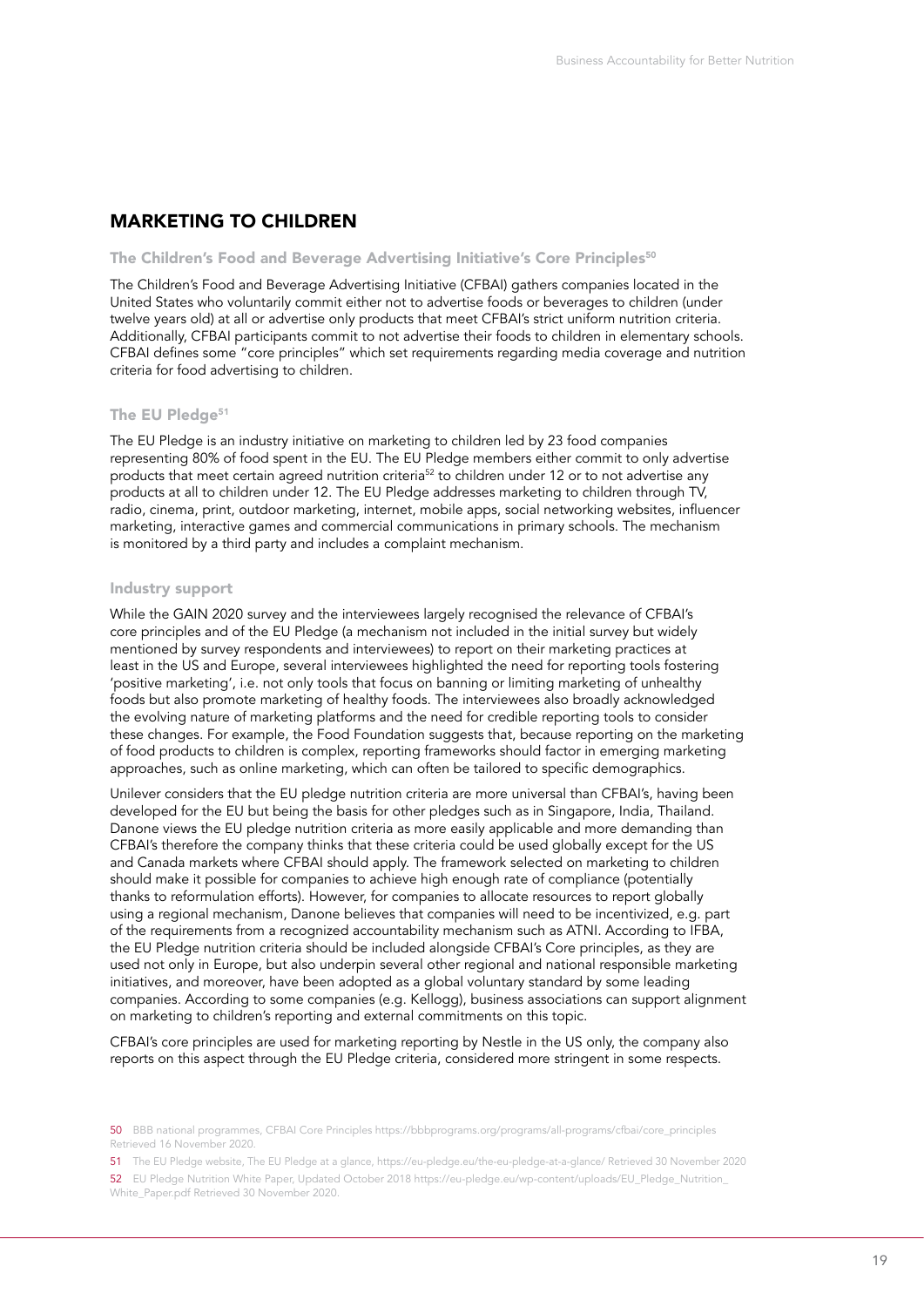Companies tend to use WHO nutrient profile models not as overall frameworks for marketing to children's reporting but as guidance for their marketing related actions (e.g. exclusion of some products in Nestle's marketing to children policy).

Some companies that do not target children in their marketing communication would like to see this reflected in marketing reporting. Similarly, Google indicates in its Google Ad Policies that "products related to consumable food and drinks" are prohibited for advertising intended to children, regardless of nutrition content.<sup>53</sup>

#### Credibility of reporting on marketing to children

The Culture of Health for Business (COH4B) framework is a reporting framework developed by the Global Reporting Initiative (GRI) and the Robert Wood Johnson "on the role of companies in impacting the health and wellbeing of their employees and stakeholders".54 It is referring to CFBAI's criteria to assess companies' impact on marketing to children. The tool mainly focuses on US based companies but is indicated as "freely available to be used by companies around the world"55, illustrating the recognition of this reporting framework beyond the private sector. The 2020 GAIN survey showed a divide between the tools favoured by the private sector versus the ones favoured by the public sector. The ones ranked the highest by the private sector were those developed by the private sector (CFBAI's Core Principles and the International Chamber of Commerce Advertising and Marketing Communications Code) while the public sector respondents favoured the frameworks developed by WHO (the World Health Organization Regional Office for Europe Nutrient Profile Model and the World Health Organization Regional Office for Western Pacific Nutrient Profile Model). Public sector organisations shared that due to the importance of responsible marketing to children, guidelines on this topic should be restrictive and companies should adopt global strategies to protect children in all markets.

Due to the majority of respondents being companies and business associations, CFBAI's core principles were ranked as the most relevant existing framework however the consensus around its usage is limited to the US market. Companies are generally willing to align their reporting on marketing using recognised regional frameworks however they favour using them for regional impacts rather than globally. Therefore, realistic alignment of business reporting on marketing should focus on using CFBAI's core principles and the EU Pledge with more work needed on using their criteria for business reporting beyond the US and the EU.

#### Key points - Business reporting on marketing to children

The Core Principles of the Children's Food and Beverage Advertising Initiatives and the EU Pledge are considered relevant by the private sector to report on their marketing to children, with the public sector favouring WHO nutrient profile models instead.

| <b>Challenges</b>                                                                                                                                                                                                                                                                                                                                                               | <b>Opportunities</b>                                                                                                                                                                                                                         |
|---------------------------------------------------------------------------------------------------------------------------------------------------------------------------------------------------------------------------------------------------------------------------------------------------------------------------------------------------------------------------------|----------------------------------------------------------------------------------------------------------------------------------------------------------------------------------------------------------------------------------------------|
| While CFBAI and EU pledge are widely used<br>by the private sector already to influence and<br>report their impact on marketing to children,<br>they are used respectively for the US and<br>Europe and there are reluctances in using<br>them globally, potentially increasing risks of<br>non-compliance to best practices for marketing<br>to children in other geographies. | With the interviewees recognizing the evolving<br>nature of marketing, by focusing on a limited<br>set of methodologies for business reporting,<br>stakeholders can target discussions on how<br>these methodologies will address the issue. |

53 Google Support website, Ads & made for kids content, <https://support.google.com/adspolicy/answer/9683742> Retrieved 3 December 2020.

54 Global Reporting Initiative website, Culture of health and business, [https://www.globalreporting.org/public-policy-partner](https://www.globalreporting.org/public-policy-partnerships/strategic-partners-programs/culture-of-health-for-business/)[ships/strategic-partners-programs/culture-of-health-for-business/](https://www.globalreporting.org/public-policy-partnerships/strategic-partners-programs/culture-of-health-for-business/) Retrieved 16 November 2020.

55 Global Reporting Initiative website, Culture of health and business, [https://www.globalreporting.org/public-policy-partner](https://www.globalreporting.org/public-policy-partnerships/strategic-partners-programs/culture-of-health-for-business/)[ships/strategic-partners-programs/culture-of-health-for-business/](https://www.globalreporting.org/public-policy-partnerships/strategic-partners-programs/culture-of-health-for-business/) Retrieved 16 November 2020.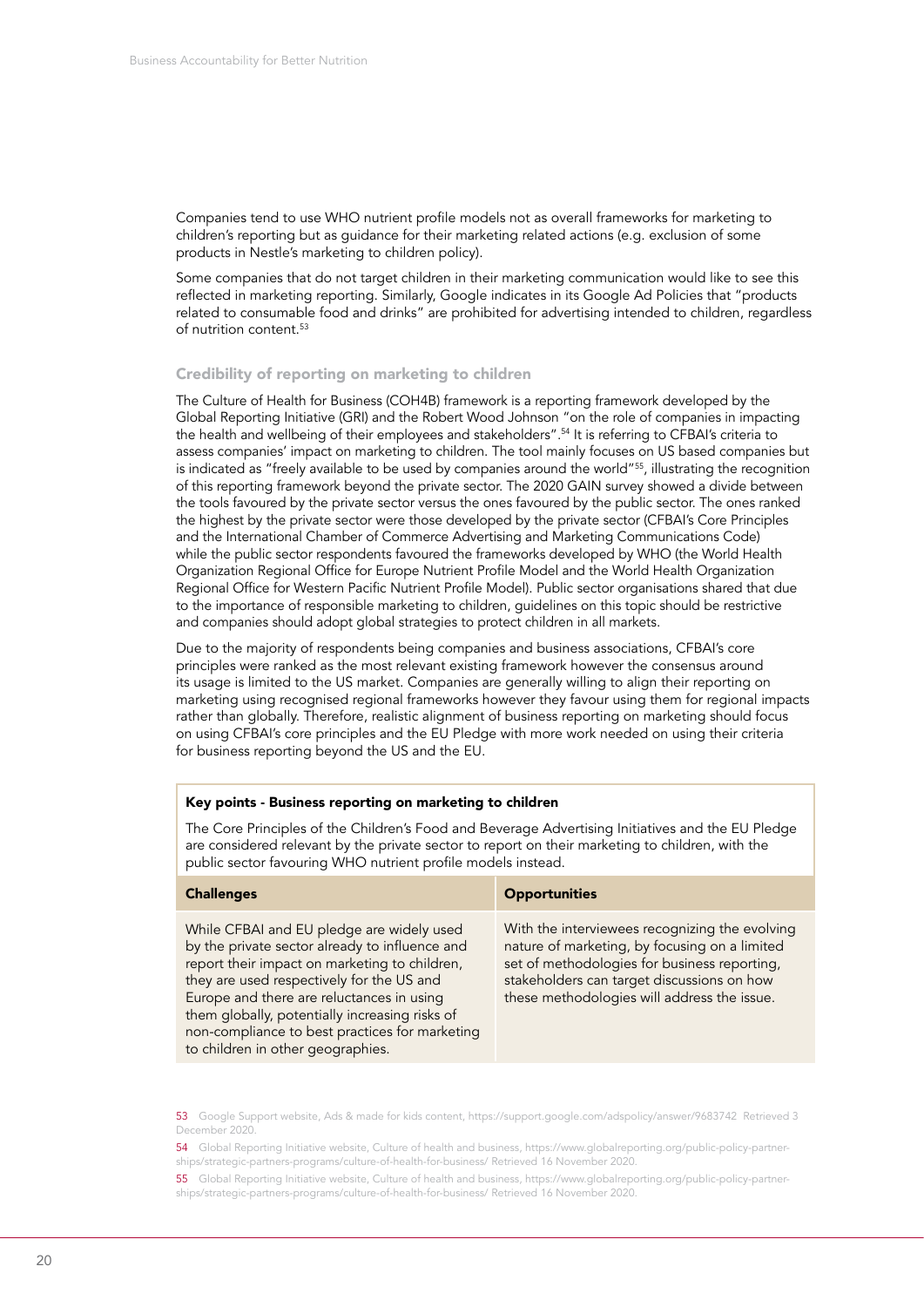## FOOD LABELLING

Labelling is defined by the Codex Alimentarius as including "any written, printed or graphic matter that is present on the label, accompanies the food, or is displayed near the food, including that for the purpose of promoting its sale or disposal."56 Acknowledging that food labelling is driven by national regulations, GAIN/SBN pre-selected the Codex Alimentarius Standards on Labelling whose requirements are included in most national regulations and set minimum standards for countries with no or weak regulations on food labelling.

#### Codex Alimentarius Standards on Food Labelling<sup>57</sup>

The Codex Alimentarius is a collection of internationally adopted food standards and texts regarding the protection of consumers' health and fair practices in the food trade. The Standards have been developed by the Codex Alimentarius Commission which was established by the UN Food and Agriculture Organisation and the World Health Organisation to protect consumer health and promote fair practices in food trade.<sup>58</sup> The Standards are designed to support consumers make informed decisions about the food they purchase.

#### Consensus and opportunities

Companies interviewed by GAIN/SBN indicated the existing overall compliance of global food companies to Codex Alimentarius Standards on Food Labelling. Both the survey and follow up interviews highlighted a consensus on using these Standards for companies' reporting on food labelling recognising that it promotes compliance in countries with no or weak regulations.

Several companies such as Nestle, Kellogg, and Unilever already report on compliance to Codex Alimentarius Standards on Labelling. Some companies already complying with Codex Alimentarius Standards on Labelling have not been disclosing their effort in this area and need further internal consultations to do so.

To report on compliance to Codex Alimentarius Standards on Labelling, Danone would need to include an additional check in its current reporting processes. Danone considers that Codex Alimentarius Standards on Labelling can be a starting point to align business reporting on labelling with the possibility to add more ambitious criteria for global food labelling practices over time. UNSDSN similarly thinks that more stringent criteria should be used for business reporting on food labelling due to the importance of the topic. FAO specifically pointed out the need for international guidance on front of pack labelling, noting that Codex Alimentarius discussions are currently underway to advance international guidelines on the front-of-pack labelling. FAO also recognized the need to provide food information to consumers in the future in restaurants or similar food establishments. Also acknowledging the high level of compliance of global companies to Codex Standards on labelling, Unilever suggested that small and medium enterprises might not have similar level of compliance and therefore these Standards might be used to ensure best practices on food labelling by all businesses. The need to build capacity and knowledge of SMEs around food labelling was also mentioned by the FAO.

56 Codex general standard for the labelling of prepackaged foods, Codex Stan 1-1985. [http://www.fao.org/3/Y2770E/](http://www.fao.org/3/Y2770E/y2770e02.htm) [y2770e02.htm](http://www.fao.org/3/Y2770E/y2770e02.htm) Retrieved 30 November 2020.

57 Codex Alimentarius website, Nutrition and Labelling, [http://www.fao.org/fao-who-codexalimentarius/thematic-areas/nutri-](http://www.fao.org/fao-who-codexalimentarius/thematic-areas/nutrition-labelling/en/)

[tion-labelling/en/](http://www.fao.org/fao-who-codexalimentarius/thematic-areas/nutrition-labelling/en/) Retrieved 30 November 2020.

58 Codex Alimentarius website, <http://www.fao.org/fao-who-codexalimentarius/en/>Retrieved 30 November 2020.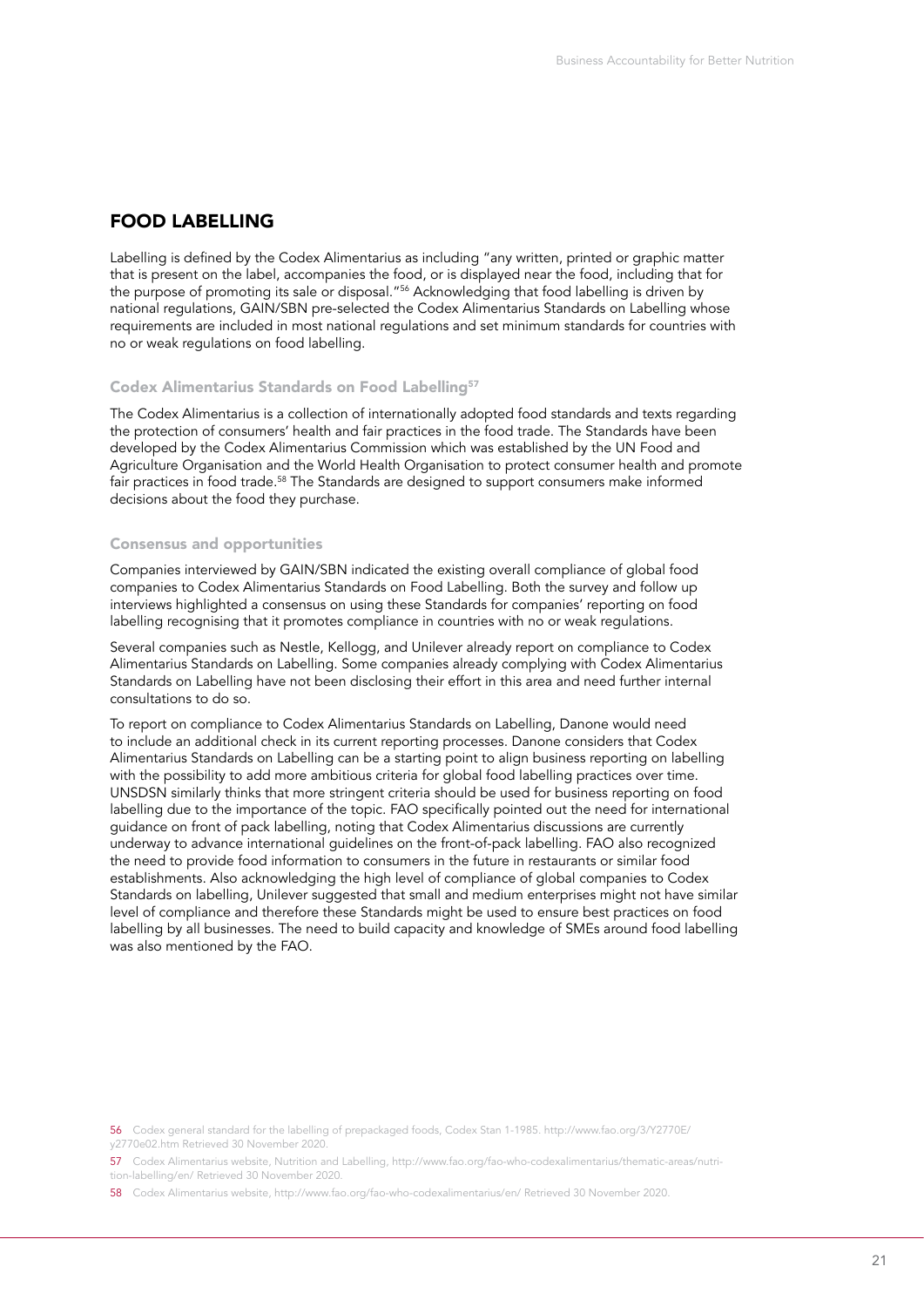#### Key points - Business reporting on food labelling

There is a strong consensus on using Codex Alimentarius Standards on Labelling for business reporting on food labelling.

| <b>Challenges</b>                             | <b>Opportunities</b>                            |
|-----------------------------------------------|-------------------------------------------------|
| Issues of compliance to these Standards might | These Standards are widely used by the private  |
| emerge across emerging markets especially for | sector and are considered independent and       |
| small and medium enterprises.                 | credible by both the public and private sector. |

### WORKFORCE NUTRITION

The Workforce Nutrition Alliance defines workforce nutrition as "a set of interventions that work through the existing structures of the workplace to address fundamental aspects of health amongst employees and/or supply chain workers."<sup>59</sup> Companies currently tend to report on a set of criteria related to employees' health and wellbeing. Acknowledging the opportunity that represents workforce nutrition criteria programmes for better nutrition<sup>60</sup>, GAIN/SBN included the Workforce Nutrition Alliance Scorecard as a reporting tool on this issue in its 2020 survey.

#### Workforce Nutrition Alliance Scorecard

GAIN, CGF and NewForesight designed a reporting tool to support companies self-assess their workforce nutrition programmes around four categories: healthy food at work (access to nutritious and safe food in the workplace), nutrition education (nutrition education and/or behaviour change communication programme), nutrition-focused health checks (regular health checks and follow up counselling) and breastfeeding support (workplace modifications to support employee breast feed). Each of these categories is assessed according to three criteria's (strategy, quantity, and quality) and six sub-criteria: monitoring and evaluation, resources, availability, accessibility, quality and worker engagement.

#### Momentum

The scorecard addresses a current gap in global reporting on workforce nutrition, therefore most interviewees and survey respondents saw its value in the current reporting landscape. It was also perceived by some respondents such as Food Industry Asia as being a tool for workforce nutrition pledging at the upcoming N4G Summit. Nestle, BASF, Nutrifood Indonesia, Kalbe Farma, Panasonic Manufacturing Indonesia and Indofood are considering using the workforce nutrition alliance scorecard to report impact on workforce nutrition. Kellogg is also considering using the workforce nutrition alliance scorecard in 2021 to report on the company's impact on workforce nutrition.

59 Consumer Goods Forum website, Workforce Nutrition Alliance page, [https://www.theconsumergoodsforum.com/health-well](https://www.theconsumergoodsforum.com/health-wellness/healthier-lives/key-projects/employee-health-andwellbeing/workforce-nutrition-alliance/)[ness/healthier-lives/key-projects/employee-health-andwellbeing/workforce-nutrition-alliance/](https://www.theconsumergoodsforum.com/health-wellness/healthier-lives/key-projects/employee-health-andwellbeing/workforce-nutrition-alliance/) Retrieved 25 August 2020.

60 "Given that 58% of the world's population spends one third of their time at work during their adult life, the workplace presents an opportunity in the fight against malnutrition.", Nutrition Connect website, the Workforce Nutrition Alliance, [https://nutritioncon](https://nutritionconnect.org/workforce-nutrition-alliance)[nect.org/workforce-nutrition-alliance](https://nutritionconnect.org/workforce-nutrition-alliance) Retrieved 30 November 2020.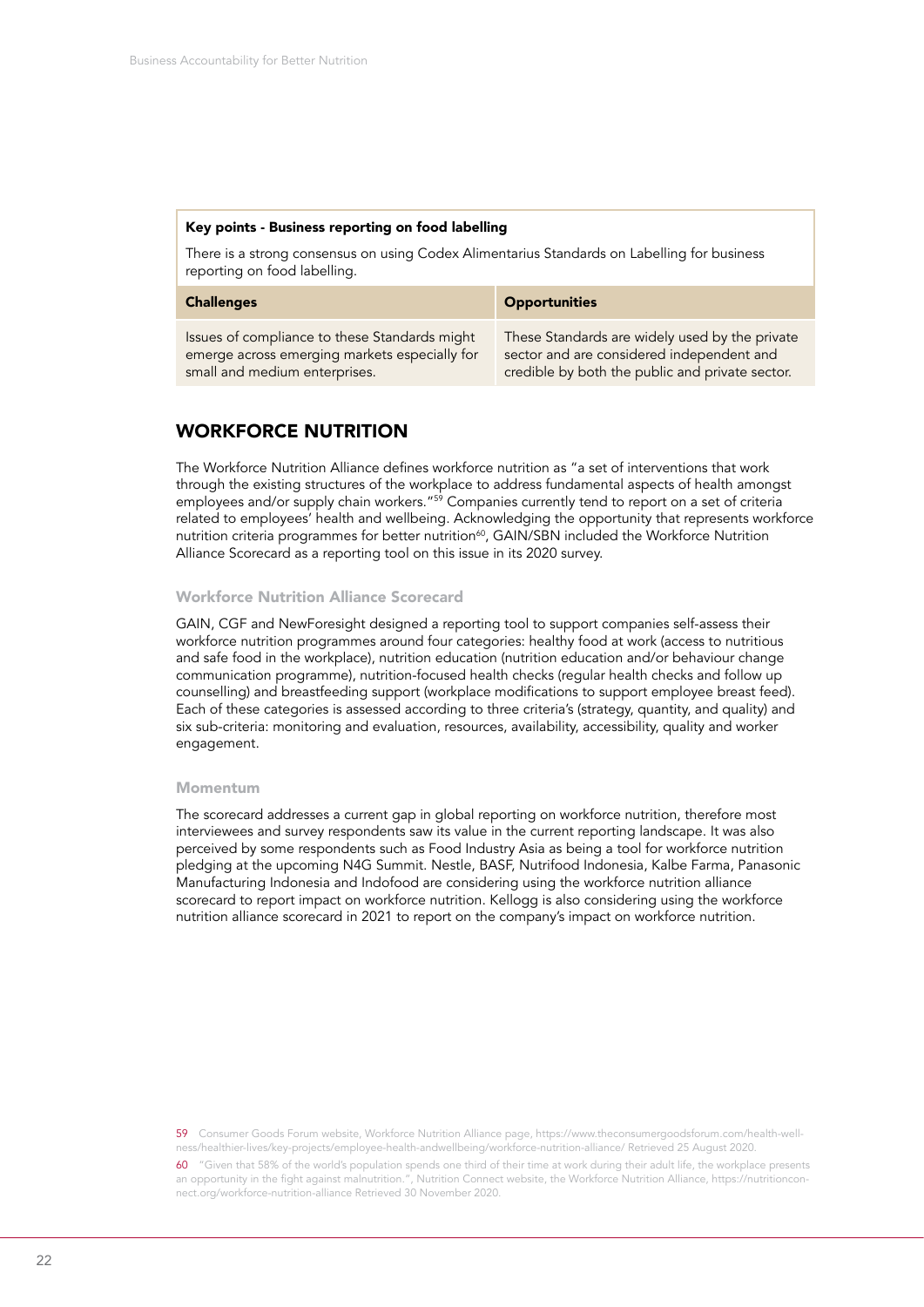#### Scope

The Workforce Nutrition Scorecard offers a comprehensive set of criteria welcome by some of the interviewees but also raising concerns about the resources required to report on all the Scorecard criteria at global level for companies with employees spread across multiple locations and work settings. For example, Danone considers reporting on its workforce nutrition actions through the Workforce Nutrition Alliance Scorecard possible but with significant efforts to collect data from local offices/factories on the four categories. Similarly, another company raised some concerns regarding the resources needed to report globally on all of the four Scorecard categories as well as regarding the sensitivities on data issues, especially for reporting on health checks programmes. The issue of the resources required for the reporting through the Scorecard was considered especially problematic by companies with employees spread across multiple sites in one country. Some respondents such as WBA highlighted that among the four programmes put forward in the Workforce Nutrition Scorecard, 'healthy food at work' should be given more weight than the other three categories. The focus of the Scorecard on workforce nutrition only will also require potential adjustments to companies' employee's health and wellbeing reporting as indicated by WBCSD. While the Scorecard offers a comprehensive set of nutrition indicators to report on, some companies are looking at sustainability issues such as the reduction of animal proteins or promoting circular food economy, therefore future versions of the Scorecard might need to take into consideration the environmental impact of workforce nutrition programmes to remain relevant for businesses.

#### Visibility

The Scorecard being a new reporting tool expected to be launched as a digital reporting tool in early 2021, several respondents indicated that strong communications and integration in existing accountability mechanisms would support buy-in from companies. For example, Danone suggested that the Scorecard usage would benefit from being integrated in ATNI methodology.

#### Key points - Business reporting on workforce nutrition

Business reporting on workforce nutrition had not benefitted until then from a global methodology to assess impact, this will be available in February 2021 with the workforce alliance nutrition Scorecard. There is strong consensus regarding the relevance of this tool and interest to use it.

| <b>Challenges</b>                                                                                                                                                                   | <b>Opportunities</b>                                                                                                                                                                                                                                  |
|-------------------------------------------------------------------------------------------------------------------------------------------------------------------------------------|-------------------------------------------------------------------------------------------------------------------------------------------------------------------------------------------------------------------------------------------------------|
| The tool being recent it has not yet been<br>endorsed by existing accountability<br>mechanisms, representing an additional<br>reporting burden for companies deciding<br>to use it. | With a credible new tool being developed by<br>both the public and private sector, there is an<br>opportunity to build a strong aligned reporting<br>on workforce nutrition, a topic that has not been<br>very visible in current business reporting. |
| The Scorecard is a self-assessment tool<br>therefore involving potential credibility issues<br>regarding the results if no third-party verification<br>system is added.             |                                                                                                                                                                                                                                                       |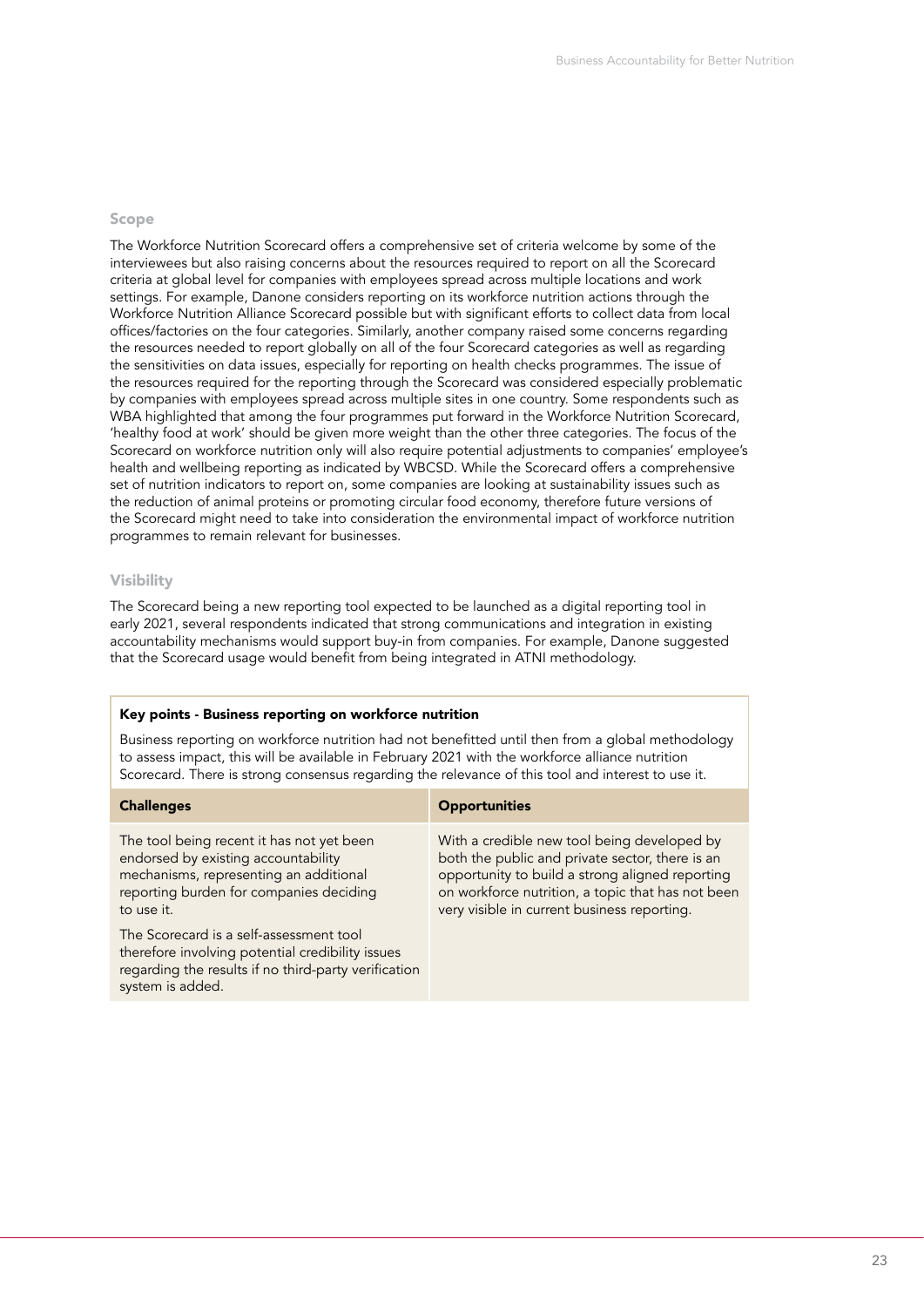## FOOD SAFETY

According to WHO, "unsafe food creates a vicious cycle of disease and malnutrition, particularly affecting infants, young children, elderly and the sick."61 The organisation also estimated that "almost 1 in 10 people in the world fall ill after eating contaminated food and 420 000 die every year".62 Global companies have high rate of compliance with national food safety standards and one tool developed by CGF has been designed for global reporting on this issue. The GAIN 2020 survey and interviews confirmed the existing consensus around the Global Food Safety Initiative benchmarking requirements to assess business impact on food safety.

#### Global Food Safety Initiative (GFSI)<sup>63</sup>

Key points - Business reporting on food safety

GFSI has designed benchmarking requirements which are widely used for food safety certification programmes across borders and for the full supply chain. The requirements are designed to harmonize, build capability, develop strategic partnerships and drive thought leadership, while driving continuous improvement around food safety. The current version of the GFSI's benchmarking requirements is aligned with the Codex Alimentarius guidelines on food hygiene. Food operators worldwide can streamline their processes through certification with GFSI recognized certification programme owners. Over 150,000 certificates from GFSI-recognized certification programme owners have been issued in 162 countries.

The global scope of the GFSI benchmarking requirements and their credibility was welcomed in the survey conducted by GAIN/SBN in May 20203 and in the follow up interviews. Overall GFSI's Benchmarking Requirements are considered relevant for the reporting of business impact on food safety (Danone, IFBA, Nestle, Kellogg, some Food Industry Asia members) and already used for reporting quite broadly:

- **Danone currently shares its rates of food safety certified factories following GFSI recognized** standards.
- Nestle already reports on the number of Nestle factories and raw material suppliers that hold GFSI benchmarked certifications.
- All Kellogg sites are audited and approved against GFSI's Benchmarking Requirements or equivalent.

BASF while not currently reporting on food safety against the GFSI's benchmarking requirements is considering doing so in the future.

| Food safety has been an area where business practices have been heavily monitored for decades<br>and where a global reporting tool is already available: the GFSI benchmarking requirements.                                                                                                                                  |                                                                                                                                                                                                                               |
|-------------------------------------------------------------------------------------------------------------------------------------------------------------------------------------------------------------------------------------------------------------------------------------------------------------------------------|-------------------------------------------------------------------------------------------------------------------------------------------------------------------------------------------------------------------------------|
| <b>Challenges</b>                                                                                                                                                                                                                                                                                                             | <b>Opportunities</b>                                                                                                                                                                                                          |
| As compliance to food safety standards is<br>considered a given by most large companies,<br>they do not necessarily share publicly their<br>impact. By making this information available,<br>the global community will be better equipped<br>to streamline the requirements in all markets<br>and for companies of all sizes. | There is a strong consensus on what best<br>practices regarding food safety are compared<br>to other areas in nutrition, and the GFSI<br>benchmarking requirements are therefore<br>largely supported for business reporting. |

<sup>61</sup> WHO website, Food Safety,<https://www.who.int/news-room/fact-sheets/detail/food-safety> Retrieved 30 November 2020.

<sup>62</sup> WHO website, Food Safety,<https://www.who.int/news-room/fact-sheets/detail/food-safety> Retrieved 30 November 2020.

<sup>63</sup> CGF website, the Global Food Safety Initiative,<https://mygfsi.com>Retrieved 23 December 2020.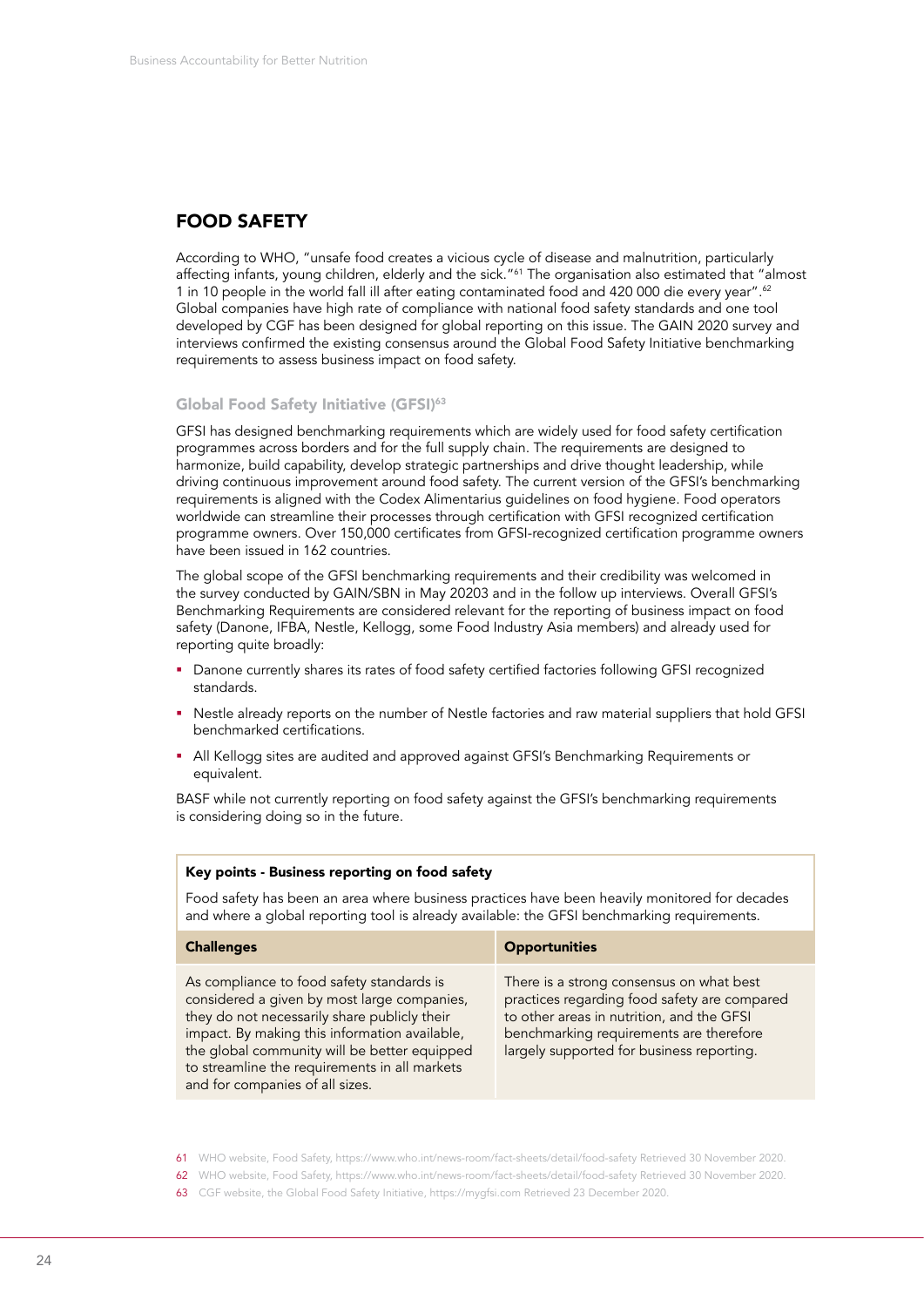## FOOD LOSS AND WASTE

Each year around one-third of the food produced for human consumption is lost or wasted, equivalent to USD 940 billion.<sup>64</sup> Food loss and waste's reductions positively impact food availability, it also results in financial gains for farmers, companies, and households and finally it alleviates pressure of food production on climate, water, and land resources.65

#### Food Loss and Waste Accounting and Reporting Standard (FLW Standard)

The FLW Standard has been developed by a multi-stakeholder partnership composed of CGF, the Food and Agriculture Organization of the United Nations, the EU-funded FUSIONS project, the United Nations Environment Programme, the World Business Council for Sustainable Development, the Waste and Resources Action Programme, and the World Resources Institute. The FLW Standard is a global voluntary standard that provides requirements and guidance for quantifying and reporting on the weight of food loss and waste. It aims to facilitate the quantification of food loss and waste and to encourage consistency and transparency of the reported data. The tool is strictly designed for reporting and does not set any targets on food loss and waste.

#### Champions 12.3

In the GAIN 2020 survey and follow up interviews, several respondents indicated that a relevant reporting tool for food loss and waste should also include set targets. Champions 12.3 was the key initiative mentioned by several companies (Danone, Unilever) to inspire global action and set targets on food loss and waste. This public private partnership supports the achievement - by 2030 - of the SDG 12.3: "By 2030, halve per capita global food waste at the retail and consumer levels and reduce food losses along production and supply chains, including post-harvest losses."<sup>66</sup> The SDGs having been launched in 2015, companies can use their 2015 baseline to halve their food waste and losses to comply with this target. Using the SDG 12.3 target for the WBA benchmarks demonstrates the strong relevance and current alignment behind this target to assess business impact on food loss and waste. The 12.3 target is also the key target of the Coalition of Action on Food Waste launched by CGF in August 2020 which aims as having all its members reporting publicly on food loss and waste by December 2021 using the FLW Standard. The coalition which currently gathers 16 global food manufacturers and retailers<sup>67</sup> will collaborate with Champions 12.3.

#### A trending topic

Both the GAIN 2020 survey and interviews reflected the growing engagement and interest of companies around commitments and reporting on food loss and waste. The credibility of the tool is also strong among public sector representatives. Some companies are already using the FLW Standard to report on their food loss and waste, e.g. Kellogg using the FLW standard to report on food loss and waste across its factories as well as Unilever or Nestle doing so since 2016. And some companies planning to do so in the upcoming months. For example, Danone is using FLW Standard for their public reporting on this issue. In addition to the growing interest of companies around food loss and waste, one interviewee suggested mandatory reporting on food loss and waste for businesses to increase business reporting on this issue. It is also important to incentivize reporting on this issue for business-to-business companies as stated by BASF.

66 Champions 12.3 website, Target 12.3 <https://champions123.org/target-123>Retrieved 1 December 2020.

67 Ahold Delhaize, Barilla, Bel Group, General Mills, Grupo Bimbo, Kellogg, Magnit, Majid al Futtaim, Mc Cain, Metro, Migros Ticaret A.S., Nestle, Sainsbury's, Tesco, Unilever, Walmart. The Consumer Goods Forum website, Governance, [https://www.thecon](https://www.theconsumergoodsforum.com/environmental-sustainability/food-solid-waste/about/governance/)[sumergoodsforum.com/environmental-sustainability/food-solid-waste/about/governance/](https://www.theconsumergoodsforum.com/environmental-sustainability/food-solid-waste/about/governance/) Retrieved 2 December 2020.

<sup>64</sup> <https://champions123.org/target-123>

<sup>65</sup> Champions 12.3 website, Target 12.3 <https://champions123.org/target-123>Retrieved 1 December 2020.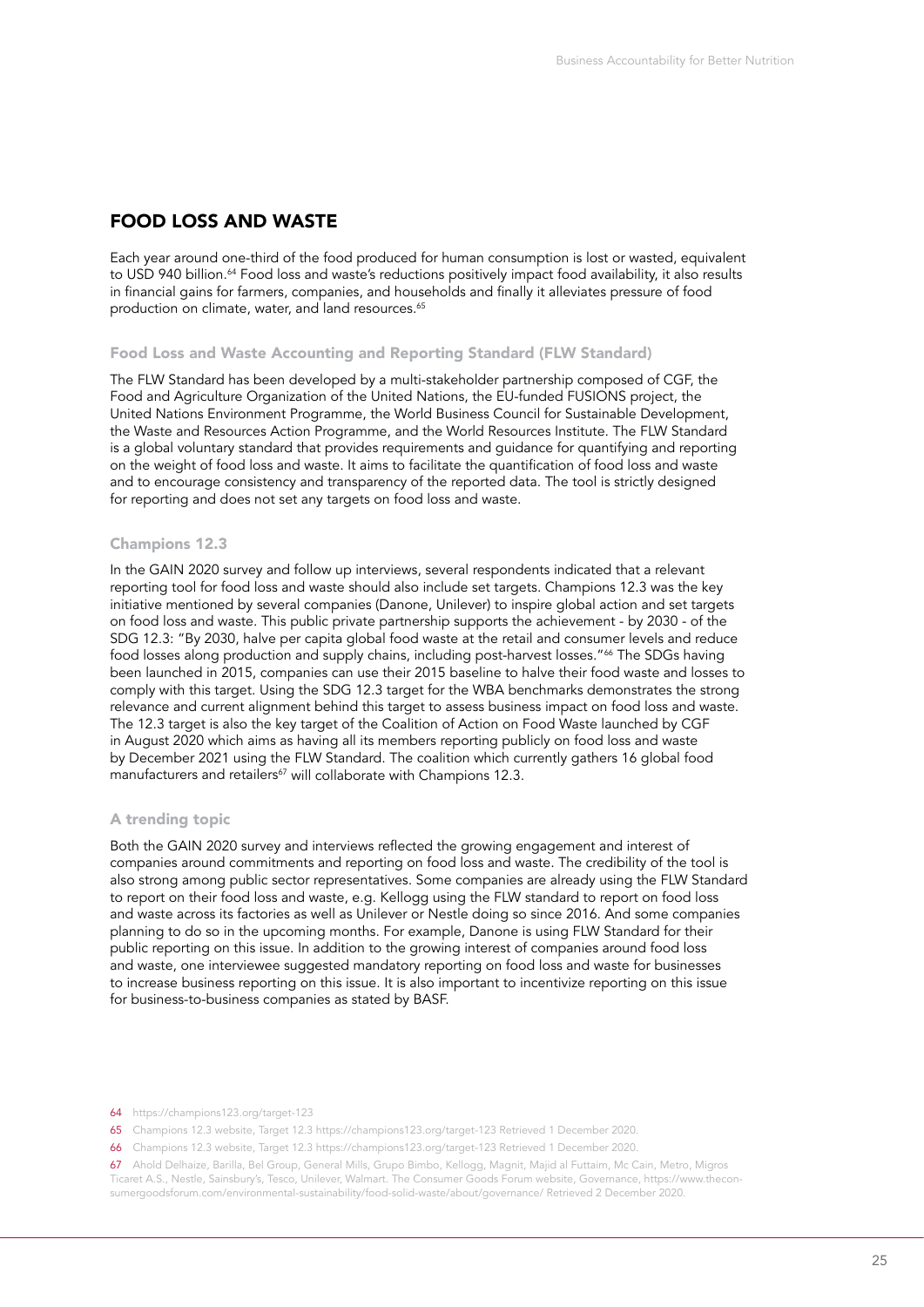Additionally, while it is difficult to capture food waste at consumer level through quantitative indicators, WBCSD reported in its Food and Agriculture Roadmap chapter on Healthy and Sustainable Diets<sup>68</sup> on existing efforts around this area by both manufacturers and retailers that could be added to quantitative report through the FLW Standard (consumer education on food loss and waste, smaller pack sizes, longer shelf lives).

While having an agreed framework for monitoring and reporting on food loss and waste is an asset, FAO suggests increasing transparency around scale and impact of FLW within businesses in this area through the use of a common and public database, in particular FAO's open access data base.<sup>69</sup> To reach global business reporting on this issue FAO highlights the need to focus on food loss and waste reporting in low- and middle-income countries and by small and medium enterprises.

#### Key points - Business reporting on food loss and waste

The FLW standard have been developed by both the public and private sectors and therefore gathers support from both groups.

| <b>Challenges</b>                              | <b>Opportunities</b>                            |
|------------------------------------------------|-------------------------------------------------|
| Interviewees pointed out the need to have      | With the current focus on a consistent approach |
| common targets on food loss and waste to       | towards better food systems, companies share    |
| achieve meaningful reporting, with a consensus | significant interest to report more publicly    |
| emerging around the SDG 12.3 objectives to     | on food loss and waste related to both their    |
| engage public and private sector actions.      | nutrition and environmental impact.             |

68 World Business Council on Sustainable Development, Food & Agriculture Roadmap – Chapter on Healthy and Sustainable Diets, 10 November 2020 [Food & Agriculture Roadmap – Chapter on Healthy and Sustainable Diets - World Business Council for](https://www.wbcsd.org/Programs/Food-and-Nature/Food-Land-Use/FReSH/Resources/Food-Agriculture-Roadmap-Chapter-on-Healthy-and-Sustainable-Diets)  [Sustainable Development \(WBCSD\)](https://www.wbcsd.org/Programs/Food-and-Nature/Food-Land-Use/FReSH/Resources/Food-Agriculture-Roadmap-Chapter-on-Healthy-and-Sustainable-Diets)

69 Food and Agricultural Organization of the United Nations website, Food Loss and Waste Database [http://www.fao.org/plat](http://www.fao.org/platform-food-loss-waste/flw-data/en/)[form-food-loss-waste/flw-data/en/](http://www.fao.org/platform-food-loss-waste/flw-data/en/) Retrieved 16 December 2020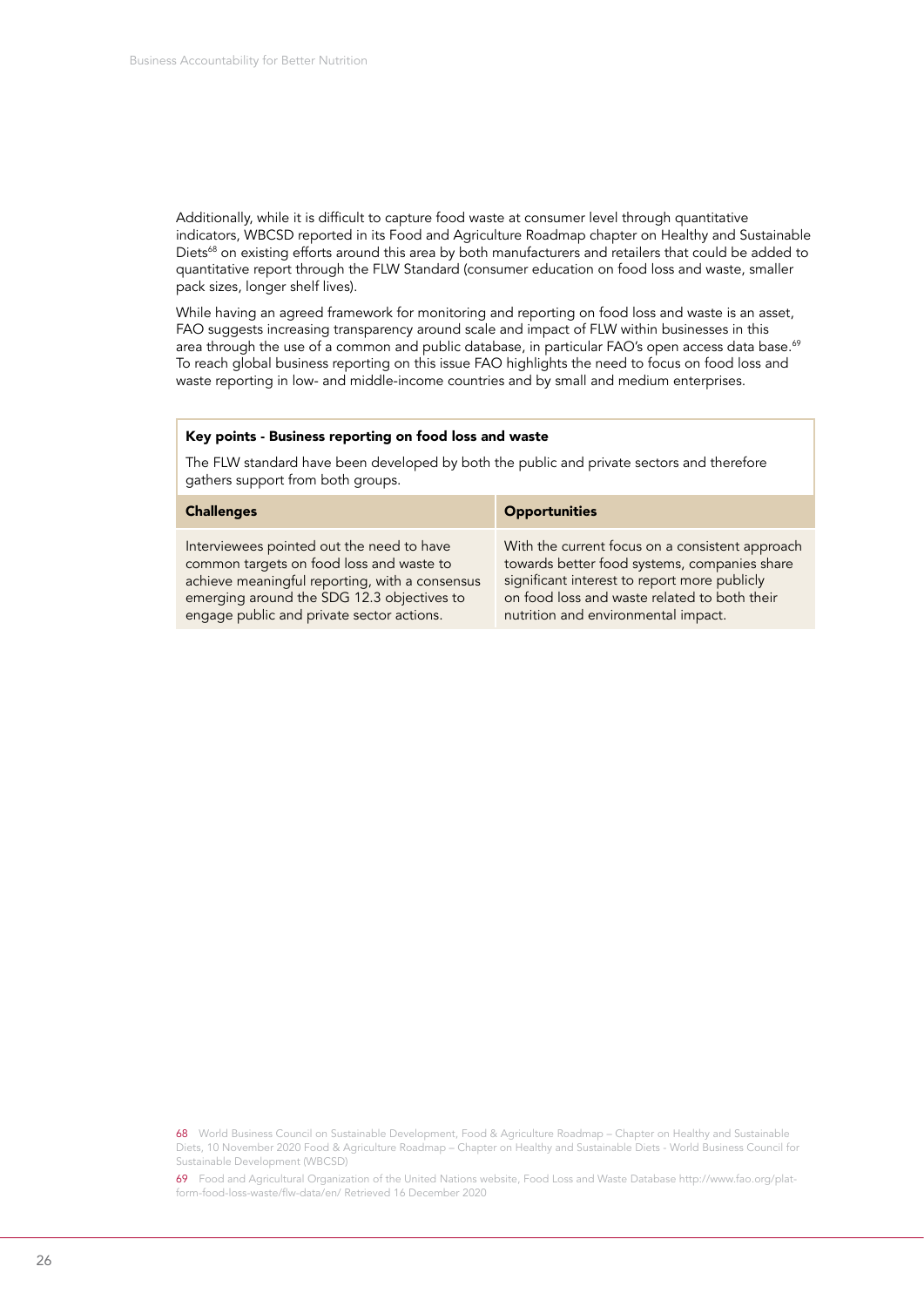# Conclusion and next steps

Better business accountability in nutrition is possible through the use of existing tools and resources. The feedback provided on the survey results for the alignment of business reporting highlighted the need for companies to be incentivized in aligning their reporting through a limited set of methodologies. IFBA considers that it is important for credibility that external third parties assessing the private sector should be the ones deciding which methodologies to use to assess private sector impact. These decisions should however be informed by evidence of which methodologies are best suited to offer sufficiently granular and comparable insights.

The WBA is currently developing its methodology for the Food and Agriculture Benchmark - to be published by the end of 2021 - and is looking at the results of the GAIN 2020 survey on aligning business reporting for nutrition related indicators, supporting the idea of a better alignment across business reporting in nutrition.

One of the companies interviewed suggested that consumer associations can play a role in educating consumers on companies' impact reporting against existing methodologies, this could be a strong incentive to increase and align public reporting by companies against methodologies.

Feedback provided by B2B companies such as Royal DSM as well as by retailers highlighted the need to incentivise integrated impact reporting along the full value chain and ensure that reporting frameworks for key categories are relevant for all. Following the publication of this report, it is therefore critical to support alignment of business reporting impact on nutrition led by business to consumer food manufacturers while mobilising retailers and business to business companies.

While identifying a set of next steps to address some of the issues highlighted by businesses, business associations and accountability mechanisms, this report concludes that overall alignment of business reporting using the following indicators will provide a better and more coordinated understanding of business impact on nutrition while enabling a more efficient resource allocation for business reporting on nutrition:

- **Product (re)formulation: the Health Star Rating System to be complemented by qualitative** information or regional recognised methodologies such as Nutri-Score.
- **Marketing to children: the Core Principles of the Children's Food and Beverage Advertising** Initiatives and the EU Pledge – while ensuring marketing reporting is not limited to the business activities in the EU and the US.
- **Food labelling: relevant Codex Alimentarius Standards on Labelling.**
- Employee health and wellbeing/Workforce Nutrition: the Workforce Nutrition Alliance Scorecard.
- **Food safety: the Global Food Safety Initiative benchmarking requirements.**
- Food loss and waste: the Food Loss and Waste Accounting and Reporting Standard to be complemented by specific, measurable, achievable, realistic, time specific global targets building on SDG 12.3 (halve food loss and waste between 2015 and 2030).

## NEXT STEPS

#### Make business reporting on nutrition a priority

The interviews and workshops conducted throughout the past two years by GAIN, with CGF support, highlighted the interest, knowledge, and widespread internal reporting on nutrition through existing reporting tools. However, to achieve better visibility of business impact in nutrition, companies' top management should foster the publication of companies' impact via these reporting tools. Companies can partner with public sector stakeholders to highlight their positive impact against credible external reporting tools to increase the added value of external reporting on nutrition for businesses (linked to positive impact).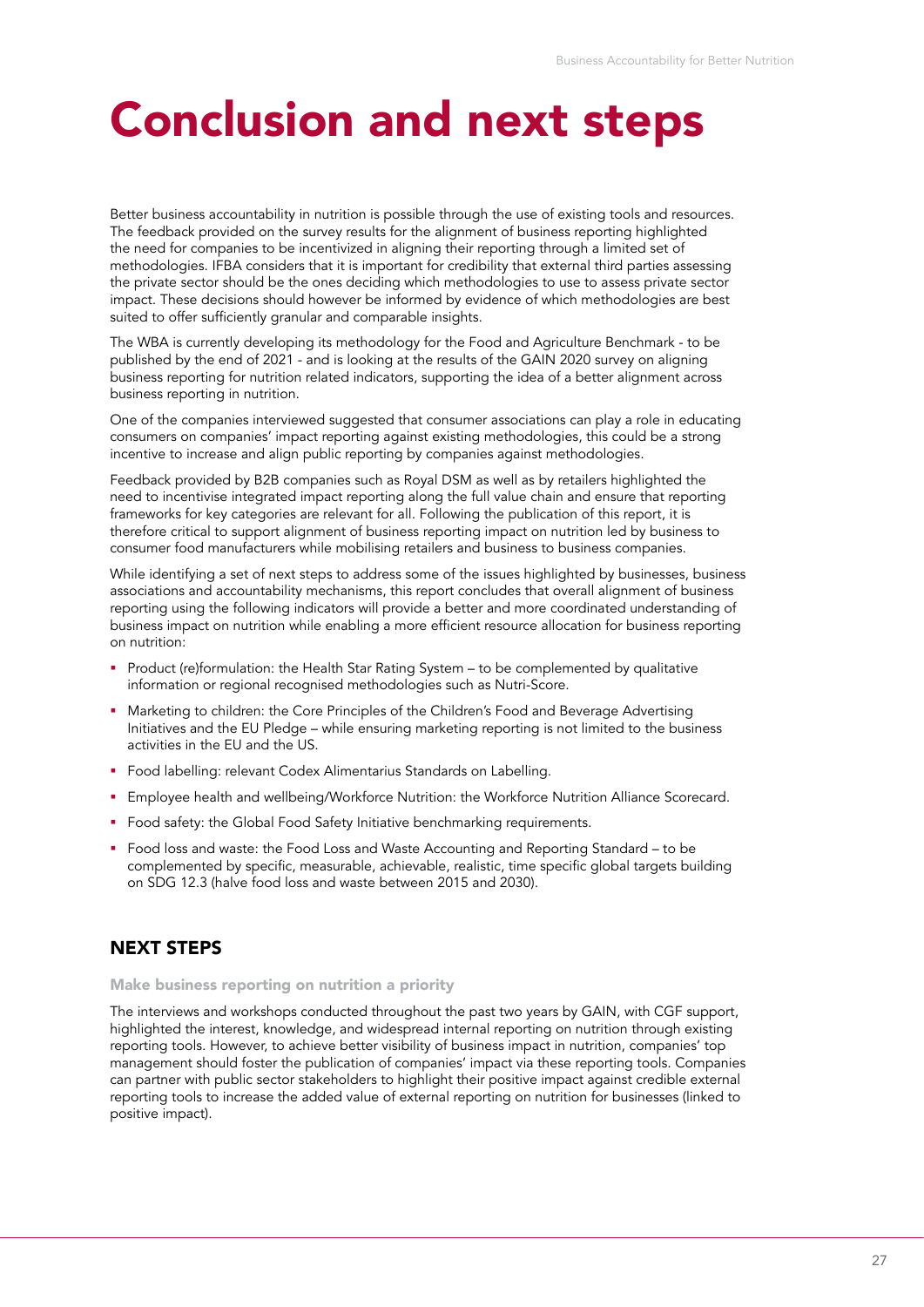#### Aligning reporting beyond nutrition

Similar initiatives to align business reporting exist in the environmental sustainability sector and interviews pointed out the need for further collaboration between initiatives looking at business reporting in nutrition and in environmental sustainability.

#### Assessing the entire food value chain

While it is logical and efficient to focus on the impact of the largest companies on nutrition, there is a risk in leaving smaller companies and some parts of the value chain such as retailers outside the scope of accountability systems. While this initiative focused on using existing frameworks and efforts around business accountability in nutrition and therefore looked mostly at larger food and beverage companies that engage with several accountability mechanisms, it is critical to continue effort and discussions to see how these existing reporting tools and accountability mechanisms can progressively reach small and medium enterprises<sup>70</sup>, national companies from low- and middle-income countries. retailers, ingredients and raw food suppliers.

#### Organise multi-stakeholder consultations for missing impact areas

Measuring companies' impact on nutritious food affordability and accessibility was looked at through GAIN 2020 survey and follow up interviews. While the importance of the issue was widely acknowledged, there is a strong need for more discussions to potentially achieve an assessment methodology that will be considered relevant by both the public and private sector.

#### Increase collaboration among accountability mechanisms

By aligning business reporting in nutrition around a limited set of reporting tools, we could not only have a better understanding of business impact but also address the issue of the reporting burden. If accountability mechanisms use a similar set of existing reporting tools and align their reporting timeline, companies would be able to engage with a wider range of accountability mechanisms while allocating similar or less resources that they currently do for reporting on their nutrition impact. The alignment of the reporting timeline should consider the annual business reporting cycle. The WBA reflects the increased understanding that collaboration is needed for efficient business impact assessment, in the draft methodology of their Food and Agriculture Benchmark<sup>71</sup> the WBA lists all the existing sources for each suggested indicator and refers to existing reporting tools including the FLW Standard, Codex Alimentarius Standards on food labelling, HSR, Workforce Nutrition Alliance Scorecard or the GFSI's Benchmarking Requirements.

70 For example, over the long term, Food Industry Asia shared the importance of having not only multinationals but also small and medium enterprises report against these tools to assess and improve impact of business on nutrition

71 World Benchmarking Alliance, Food and Agriculture Benchmark Draft methodology Report for public consultation, December 2020 [WBA\\_FoodandAgricultureBenchmark-DraftMethodology.pdf \(worldbenchmarkingalliance.org\)](https://assets.worldbenchmarkingalliance.org/app/uploads/2020/12/WBA_FoodandAgricultureBenchmark-DraftMethodology.pdf) Retrieved 22 December 2020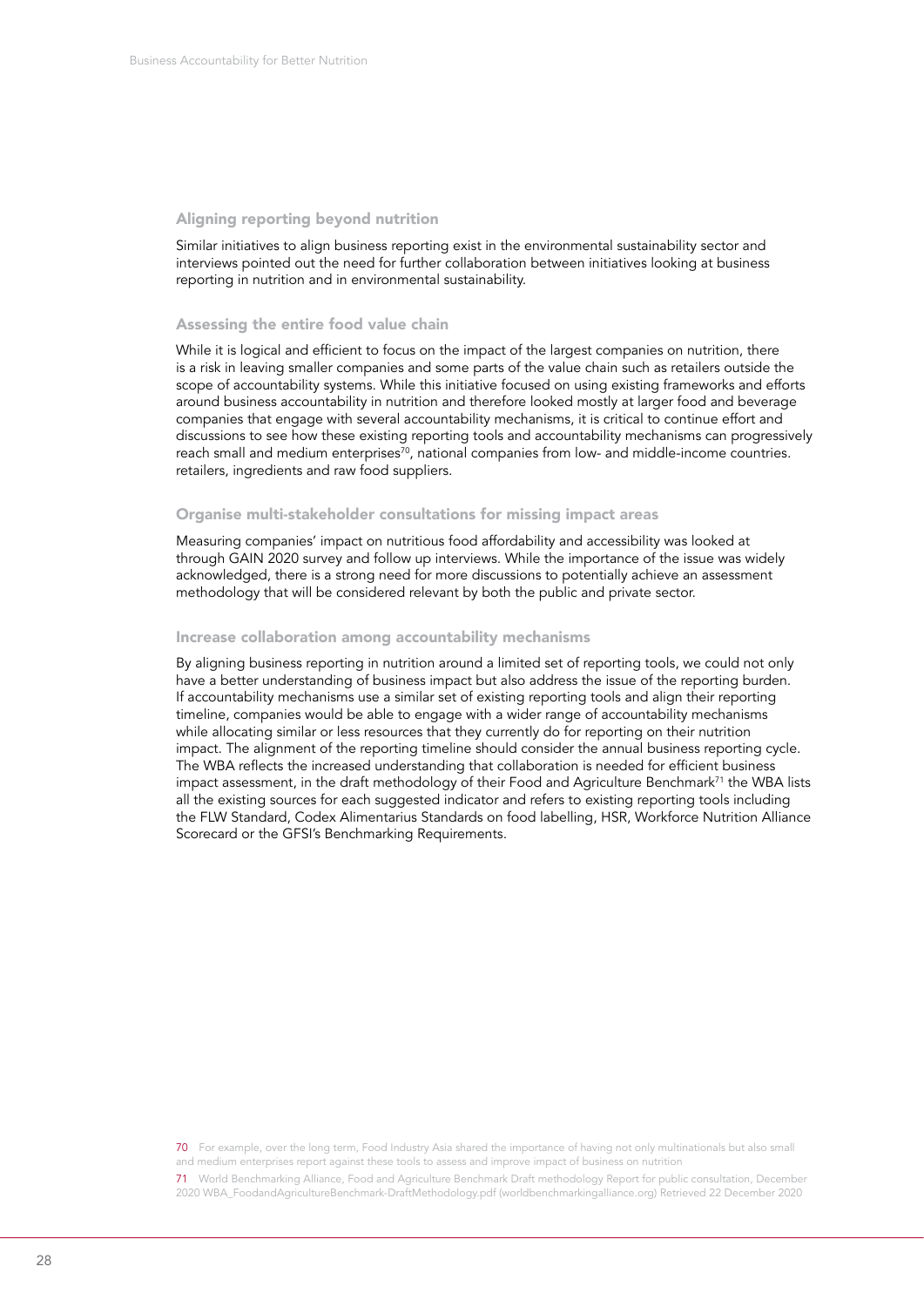## Annexes

## ANNEX 1 – KEY SURVEY RESULTS FROM GAIN AUGUST 2020 REPORT ON ALIGNING BUSINESS REPORTING IN NUTRITION.<sup>72</sup>

Building on the results of bilateral and multilateral consultations, in May 2020 GAIN/SBN launched an online survey to identify relevant reporting tools for business impact in seven categories. The survey was shared with businesses, business associations, civil society organizations, UN agencies and accountability mechanisms. The seven categories included in the survey were: (Re)Formulation; Marketing to children; Food Labelling; Employee health and wellbeing (with a focus on workforce nutrition); Food safety; Food loss and waste; Food affordability. The results and interviews on food affordability indicated that this category requires further discussions and that there is currently no consensus among both public and private stakeholders around existing frameworks to assess business impact on this issue. Twenty-nine responses were received. The majority of responses came from businesses and business associations (twenty-one responses). Eight responses were received from NGO, international organisation, academia, and accountability mechanism representatives. The results are summarized below and detailed in the GAIN August 2020 report.

#### Product re(formulation)



*Total scores of all respondents on the relevance of reporting tools for product (re)formulation.*

#### (Re)Formulation – Business-Business Association



*Responses from businesses and business association on the relevance of reporting tools for product (re)formulation.* 

(Re)Formulation – IO-NGO-Academia-Accountability mechanism

### Total score Total score  $12$  11,5 7,5 Health Star Rating Nutri-Score Guiding Stars *Responses from international organisations, NGOs, academia and accountability mechanisms on the relevance of reporting tools for product (re)formulation.*

72 Aligning Business Reporting in Nutrition, 2020 Survey Results, Global Alliance for Improved Nutrition, August 2020 <https://www.gainhealth.org/sites/default/files/publications/documents/aligning-business-reporting-in-nutrition-2020-survey-results.pdf> Retrieved 17 December 2020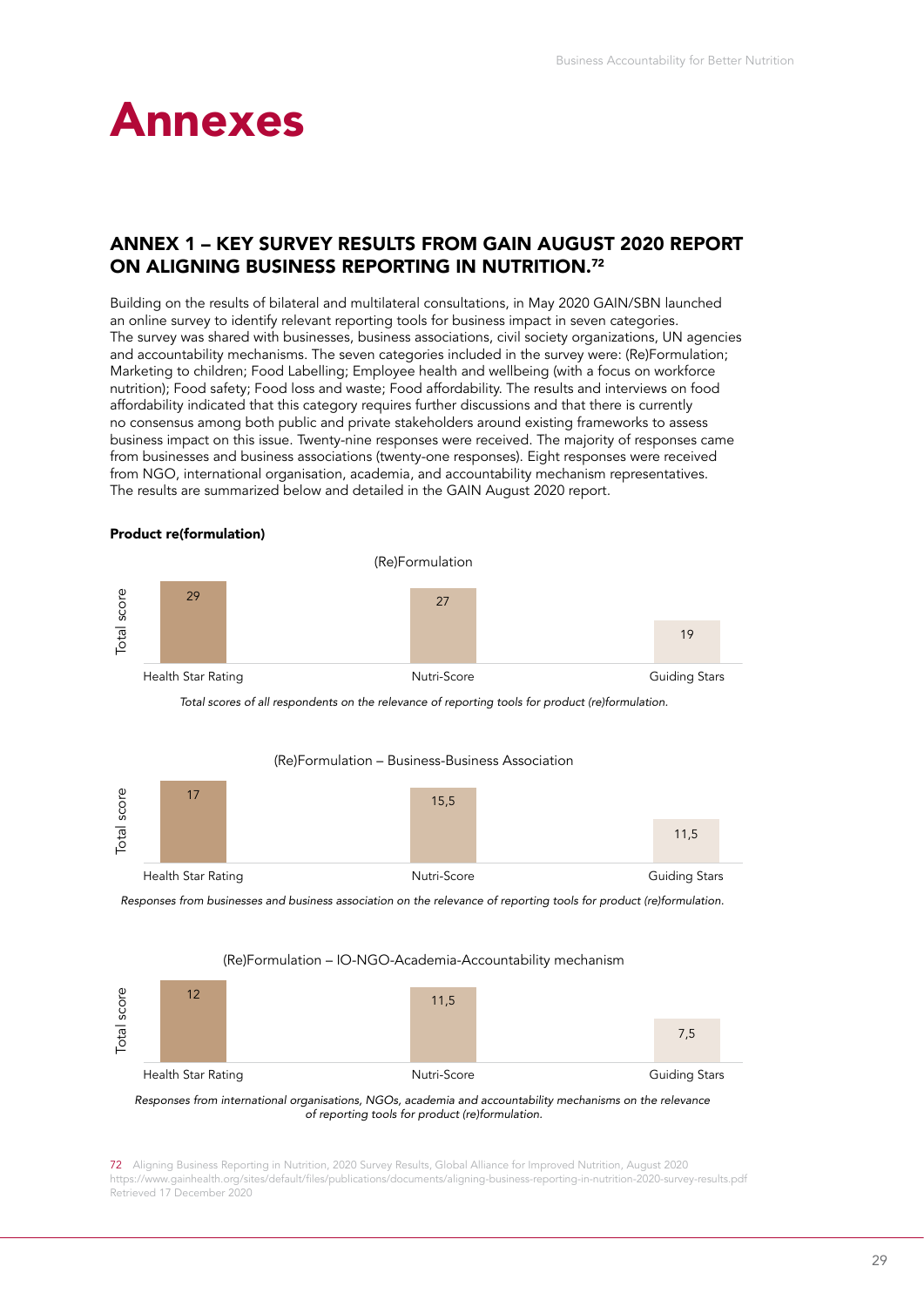Total score

Total score

WHO Regional Office for Europe Nutrient

#### Responsible marketing to children



*Total scores of all respondents on the relevance of reporting tools for marketing to children.*



for Western Pacific Nutrient

Marketing – Business-Business Association

Profile Model Profile Model communications code *Responses from businesses and business association on the relevance of reporting tools* 

Principles

and marketing

*for marketing to children practices.* 



*Responses from international organisations, NGOs, academia and accountability mechanisms on the relevance of reporting tools for marketing to children practices.*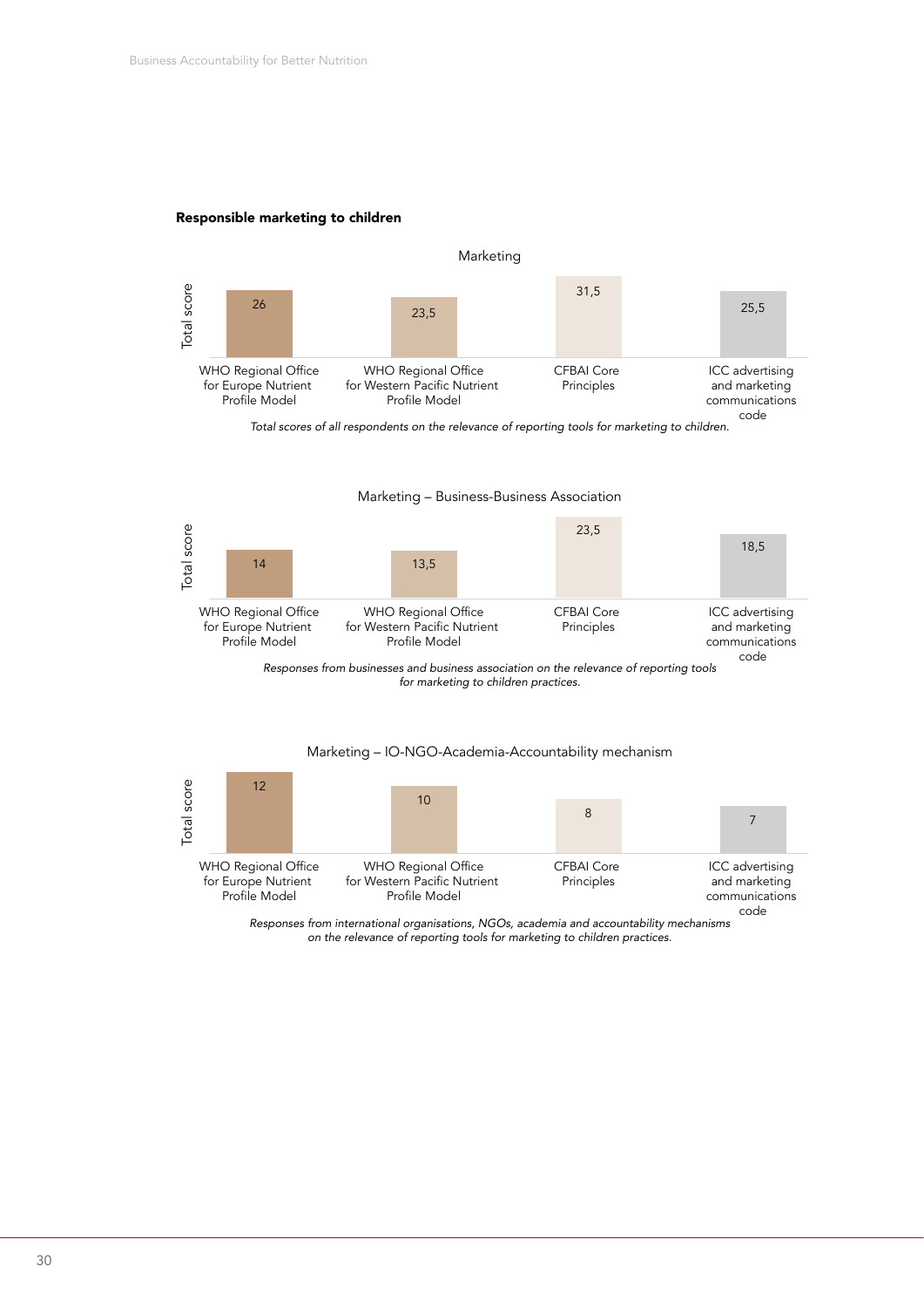#### Food Labelling





*Responses from businesses and business association on the relevance of reporting tools for labelling.* 





*Responses from international organisations, NGOs, academia and accountability mechanisms on the relevance of reporting tools for labelling.*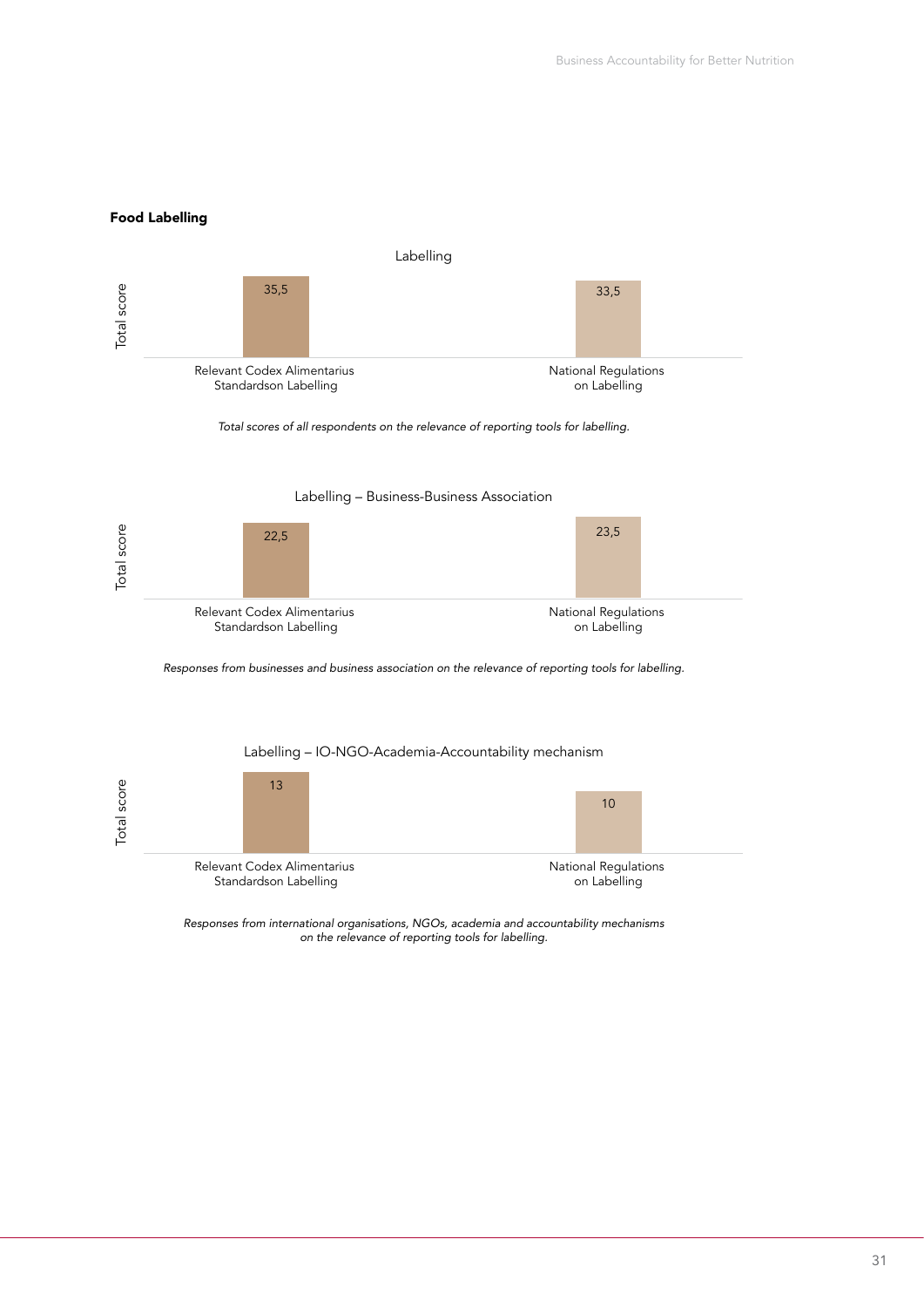#### Employee health and wellbeing, focus on workforce nutrition

Employee Health and Wellbeing



*Total scores of all respondents on the relevance of reporting tools for employee health and wellbeing.*



*Responses from businesses and business association on the relevance of reporting tools for employee health and wellbeing.* 

#### Employee Health and Wellbeing – IO-NGO-Academia-Accountability mechanism



*Responses from international organisations, NGOs, academia and accountability mechanisms on the relevance of reporting tools for employee health and wellbeing.*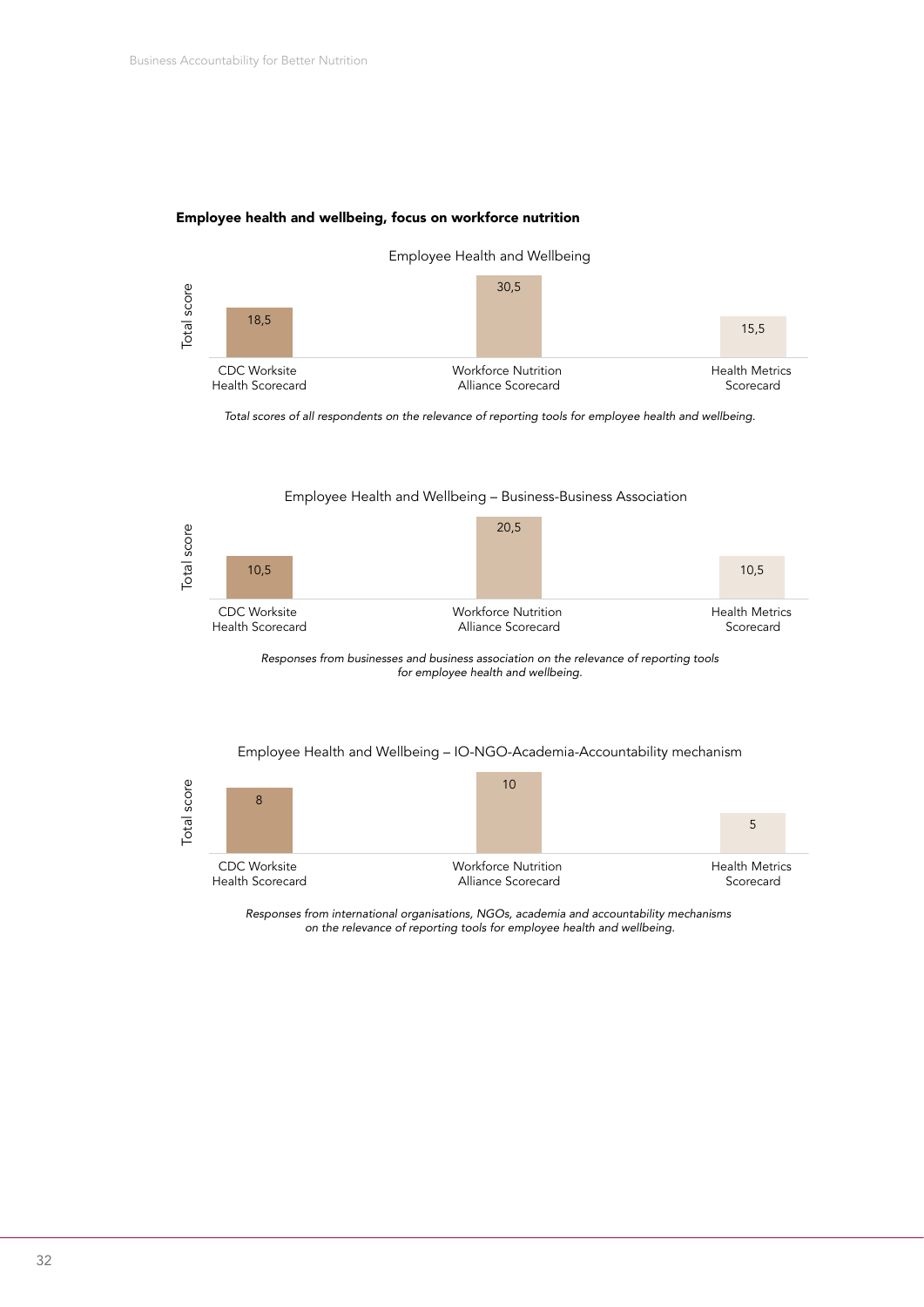#### Food safety

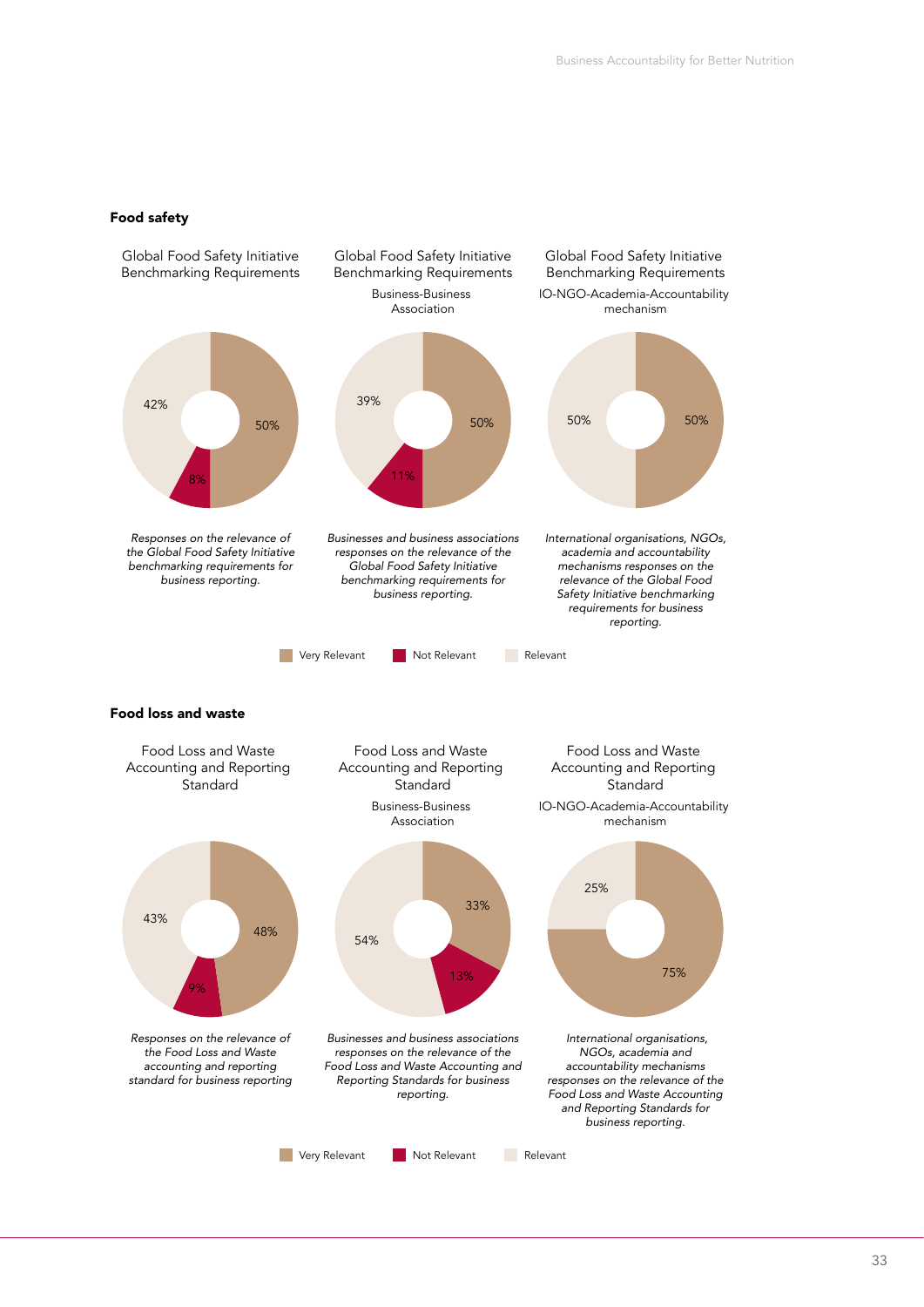## ANNEX 2 – FEEDBACK FROM COMPANIES' INTERVIEWS CONDUCTED BY GAIN/CARNSTONE LTD IN 201873

This figure shows the common themes that emerged from interviews with representatives of companies that engage with nutrition accountability mechanisms (Ajinomoto, Arla Food Ingredients, Consumer Goods Forum, International Food and Beverage Alliance, Nestle, Syngenta, Tetra Pack, Unilever, United States Council for International Business). The bigger and bolder the text, the more often the statements were made. Positive comments are in red. Critical comments in black.



73 A Review of Business Accountability Mechanisms in Nutrition, Global Alliance for Improved Nutrition, March 2019, Figure 6, p. 18 [https://www.gainhealth.org/sites/default/files/publications/documents/review-of-business-accountability-mechanisms-in-nutri](https://www.gainhealth.org/sites/default/files/publications/documents/review-of-business-accountability-mechanisms-in-nutrition-report-2019.pdf)[tion-report-2019.pdf](https://www.gainhealth.org/sites/default/files/publications/documents/review-of-business-accountability-mechanisms-in-nutrition-report-2019.pdf) Retrieved 15 November 2020.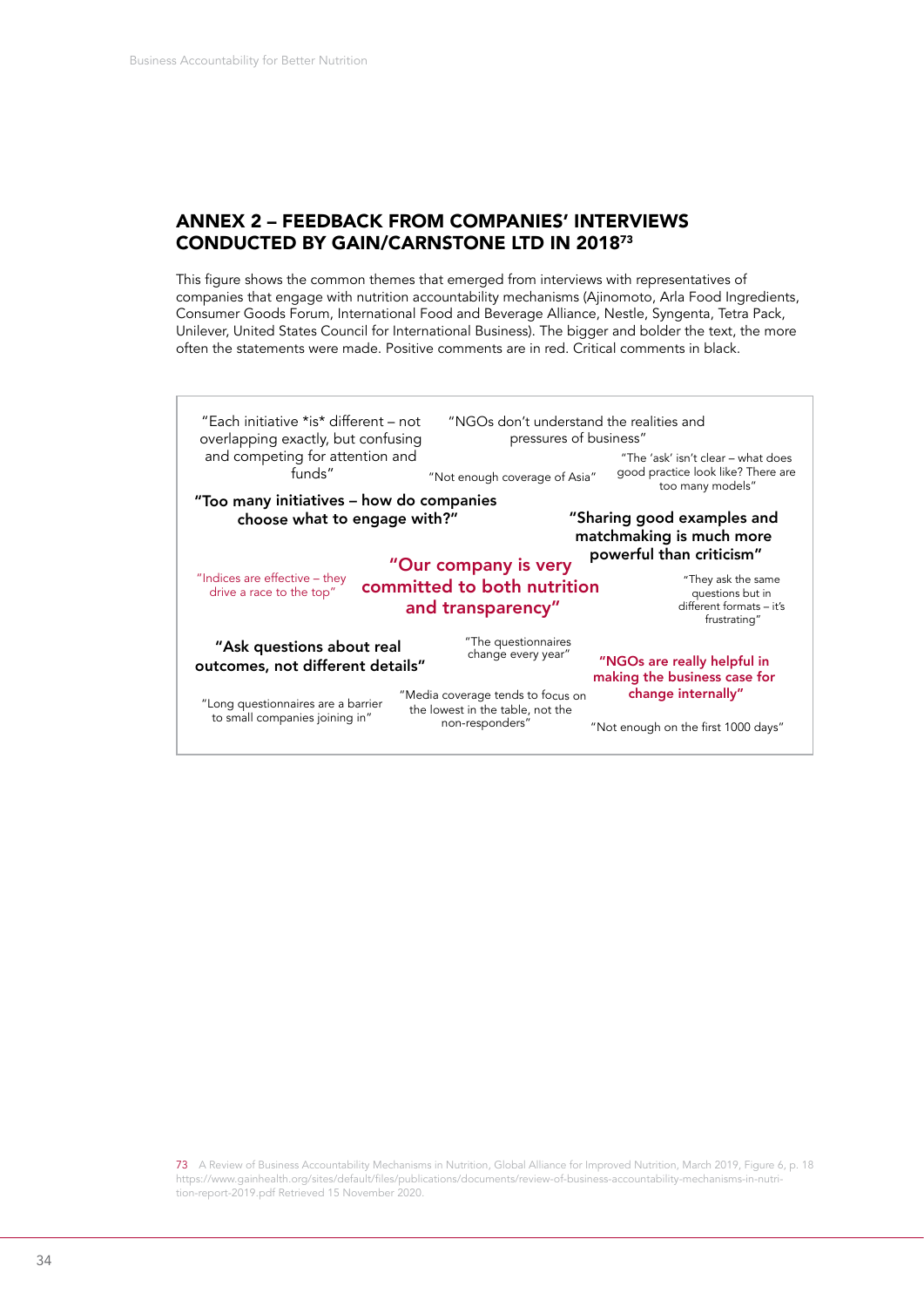Business Accountability for Better Nutrition